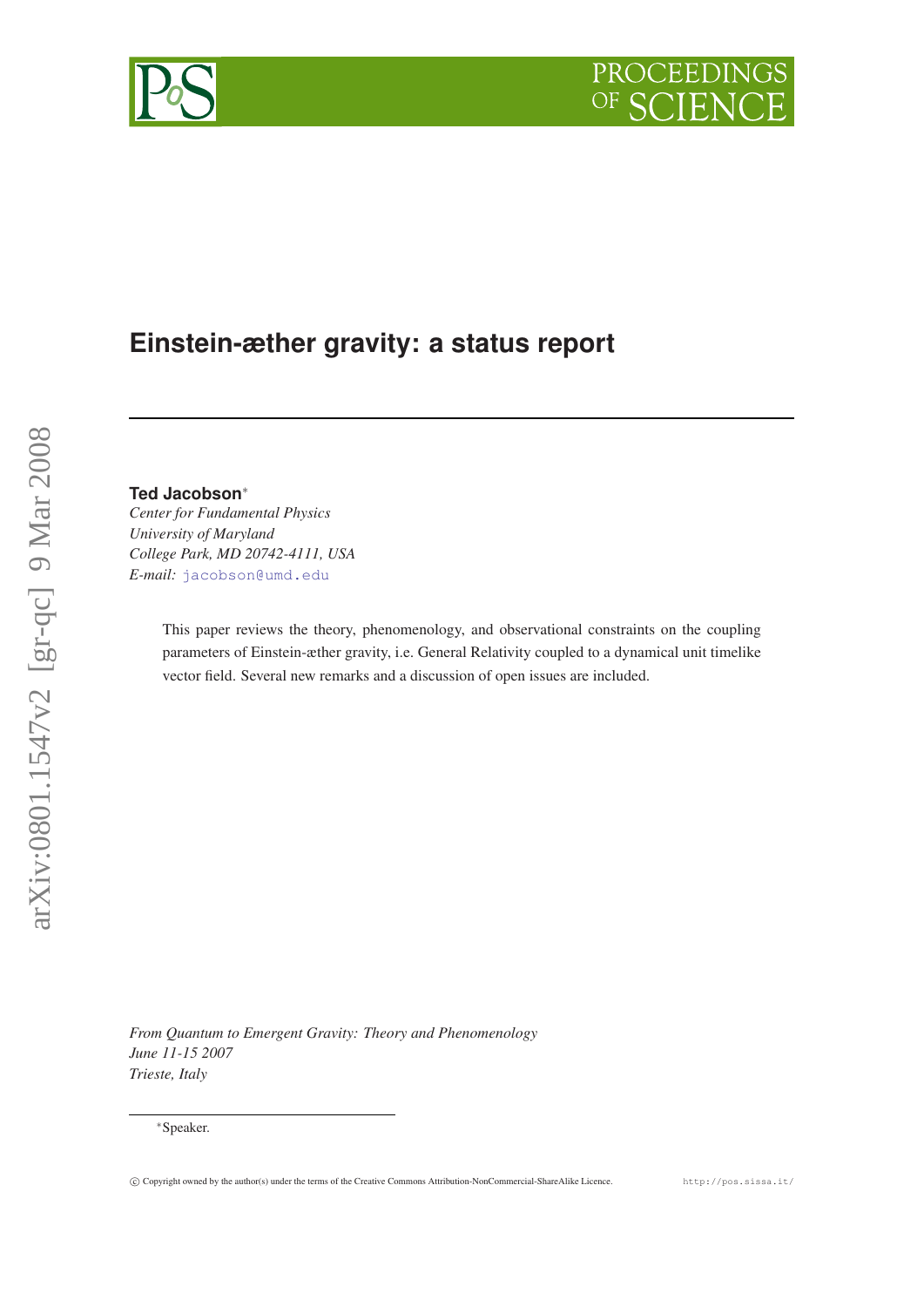# <span id="page-1-0"></span>1. Introduction

There are reasons to suspect that the vacuum in quantum gravity may determine a preferred rest frame at the microscopic level. However, if such a frame exists, it must be very effectively concealed from view. Numerous observations severely limit the possibility of Lorentz violating physics among the standard model fields [[1](#page-14-0)]. The constraints on Lorentz violation in the gravitational sector are generally far weaker.

To allow for gravitational Lorentz violation without abandoning the framework of general relativity (GR), the background tensor field(s) breaking the symmetry must be dynamical. Einsteinæther theory is of this type. In addition to the spacetime metric tensor field *gab* it involves a dynamical, unit timelike vector field  $u^a$ . Like the metric, and unlike other classical fields, the unit vector cannot vanish anywhere, so it breaks local Lorentz symmetry down to a rotation subgroup. It defines a congruence of timelike curves filling all of spacetime, like an omnipresent fluid, and so has been dubbed the "æther". This paper aims to provide a review of what has been learned about this theory, the status of observational constraints, and some currently open issues.

A primary motivation for studying Einstien-æther theory—"æ-theory " for short—is the quantum gravity suspicion mentioned above. A secondary aim is to develop a viable and reasonably natural foil against which to compare gravitational observations, in an era when numerous alternate gravity theories have already been either ruled out or severely constrained. A third source of interest is the theoretical laboratory it offers for studying diffeomorphism invariant physics with preferred frame effects.

The action involving metric and æther is highly constrained by diffeomorphism invariance, locality, and the unit constraint on  $u^a$ . The only term with no derivatives is the cosmological constant, there are no terms with one derivative (other than a total divergence), and there are five terms with two derivatives,

$$
S = -\frac{1}{16\pi G} \int \sqrt{-g} \left( R + K_{mn}^{ab} \nabla_a u^m \nabla_b u^n \right) d^4 x. \tag{1.1}
$$

Here *R* is the Ricci scalar, and the tensor  $K_{mn}^{ab}$  is defined by

$$
K_{mn}^{ab} = c_1 g^{ab} g_{mn} + c_2 \delta_m^a \delta_n^b + c_3 \delta_n^a \delta_m^b + c_4 u^a u^b g_{mn}, \qquad (1.2)
$$

where the  $c_i$  are dimensionless coupling constants. Like general relativity, pure classical  $\alpha$ -theory defined by this action is scale-free. (The metric signature is  $(+---)$ , the speed of light defined by the metric  $g_{ab}$  is unity, and the æther is taken to be dimensionless.) The term  $R_{ab}u^a u^b$  can be expressed as the difference of the  $c_3$  and  $c_2$  terms, up to a total derivative, so is not independent. In computations the unit timelike constraint on the æther is usually imposed by adding a Lagrange multiplier term  $\lambda(g_{ab}u^a u^b - 1)$  to the action. The covariant derivative operator  $\nabla_a$  involves derivatives of the metric through the connection components, and the unit vector is nowhere vanishing, hence the terms quadratic in  $\nabla_a u^m$  are quadratic in derivatives of both æther and metric perturbations, so the metric and æther modes are coupled. The field equations are written out in detail in many of the references, beginning with Ref. [\[2\]](#page-14-0). It is noteworthy that the æther stress tensor includes second derivative terms arising from the variation of the metric in the connections. In all phenomenology work to date, it has been assumed that the æther is aligned at large scales with the rest frame of the microwave background radiation.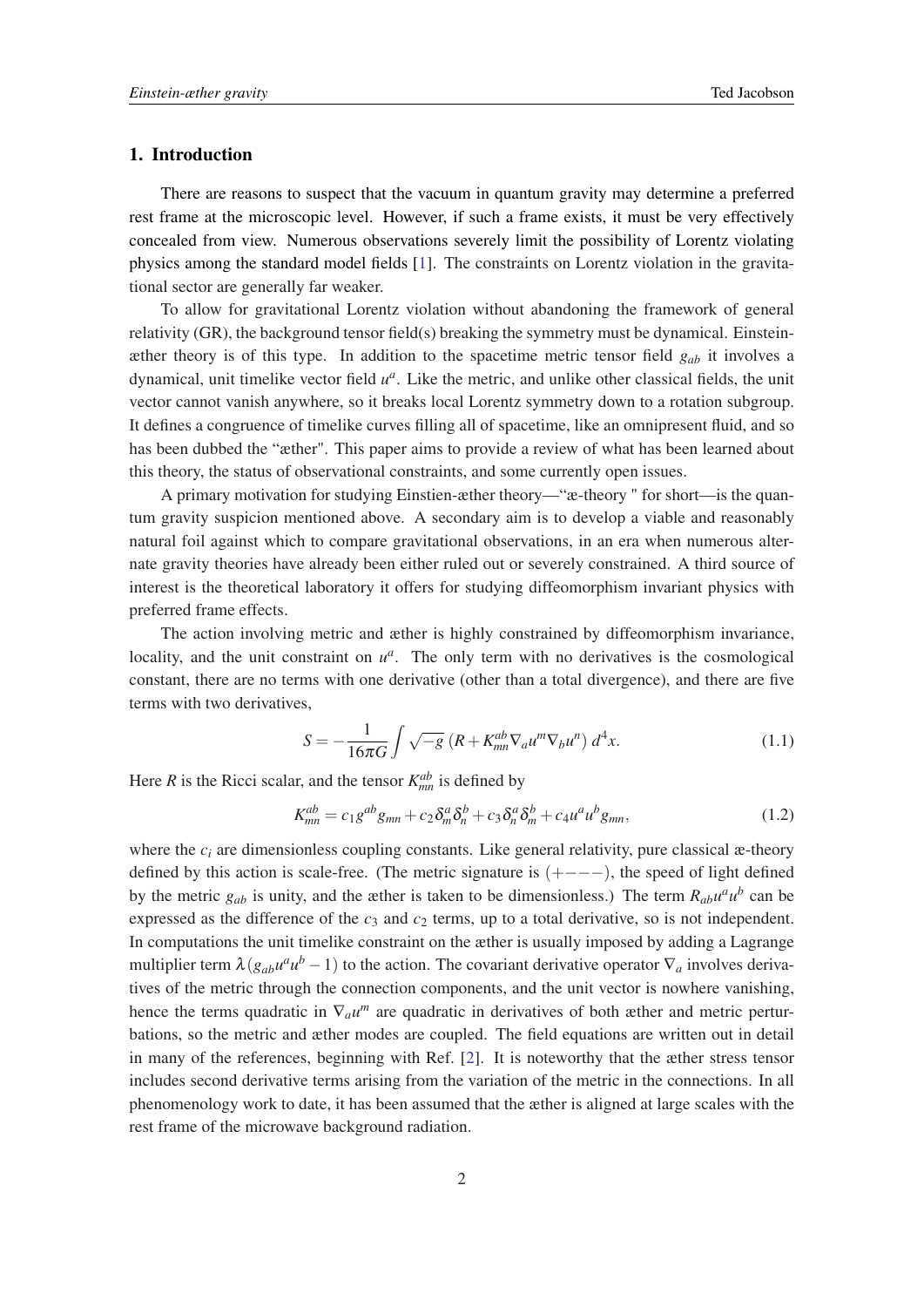The restriction to no more than two derivatives is motivated by the standard precepts of effective field theory [\[3\]](#page-14-0): higher derivatives would be suppressed by one power of a small length scale for each extra derivative. The natural size of the coupling constants  $c_i$  depends on unknown physics at high energies. If the Planck scale is the only relevant scale then the *c<sup>i</sup>* are naturally all of order unity. If on the other hand there is an additional scale or scales characterizing the Lorentz violating physics, then the *c<sup>i</sup>* might be naturally smaller and could differ from each other in order of magnitude. Note that although the *c*<sup>4</sup> term in the action is quartic in the æther field, it makes a quadratic contribution to the kinetic terms for metric and æther perturbations when expanded around a flat background with a constant æther of unit norm.

Einstein-æther theory is similar to the vector-tensor gravity theories studied long ago by Will and Nordvedt [[4](#page-14-0)], but with the crucial difference that the vector field is constrained to have unit norm. This constraint eliminates a wrong-sign kinetic term for the length-stretching mode [\[5\]](#page-14-0), hence gives the theory a chance at being viable. An equivalent theory using the tetrad formalism was first studied by Gasperini [\[6\]](#page-14-0), and in the above form it was introduced by Jacobson and Mattingly [[7](#page-14-0)]. Related vector-tensor gravity theories are that of Kostelecky and Samuel [[8](#page-14-0)] which corresponds to the Maxwell-like special case of  $x$ -theory ( $c_3 = -c_1$ ,  $c_2 = c_4 = 0$ ), both with a fixed norm and with a symmetry breaking potential for the vector, of Gripaios [[9](#page-14-0)] which has all two-derivative terms and a symmetry breaking potential for the vector, and the generalized Einstein-æther theories of Zlosnik, Ferreira and Starkman [\[10](#page-14-0)] and of Zhao [\[11](#page-14-0)], in which the æther kinetic terms of ([1.1](#page-1-0)) are replaced by functions thereof. Kanno and Soda [[12](#page-14-0)] introduced dependence of the coupling parameters on a scalar field that has its own dynamics, and studied inflationary cosmology for one such model. Other theories involving scalar fields in addition to a vector field with a Maxwell-like action for the vector are Bekenstein's TeVeS [\[13](#page-14-0)] and Moffat's STVG [[14](#page-14-0)].

# 1.1 Matter couplings

Lorentz-violating (LV) effects in the matter sector are produced by couplings of the matter to the æther. (More complicated Lorentz symmetry breaking patterns require LV extensions of general relativity with other symmetry breaking fields [\[15](#page-14-0)].) Such effects have been highly constrained by observations [\[1\]](#page-14-0), so if they exist they are very weak. In this review I will therefore assume that matter couples universally to the metric *gab*. This assumption is motivated by phenomenology, but goes against the precepts of effective field theory since the Lorentz violation in the gravitational sector would presumably induce Lorentz violating terms in the matter action via loop effects. Supersymmetry could conceivably provide a natural suppression of these terms, as discussed briefly in section [9.](#page-11-0)

# 1.2 Metric redefinitions

When investigating aspects of the theory that do not involve matter, it can be helpful to exploit the metric redefinition  $g'_{ab} = g_{ab} + (\zeta - 1)u_a u_b$ , which "stretches" the metric tensor in the æther direction by a positive factor ζ . (A negative factor would return a Euclidean signature metric.) The action [\(1.1](#page-1-0)) for  $(g'_{ab}, u'^a = u^a / \sqrt{\zeta})$  takes the same form as that for  $(g_{ab}, u^a)$ , with new coefficients  $c_i'$ . The relation between the  $c_i'$  and  $c_i$  was worked out in [[16\]](#page-14-0), and is conveniently given in terms of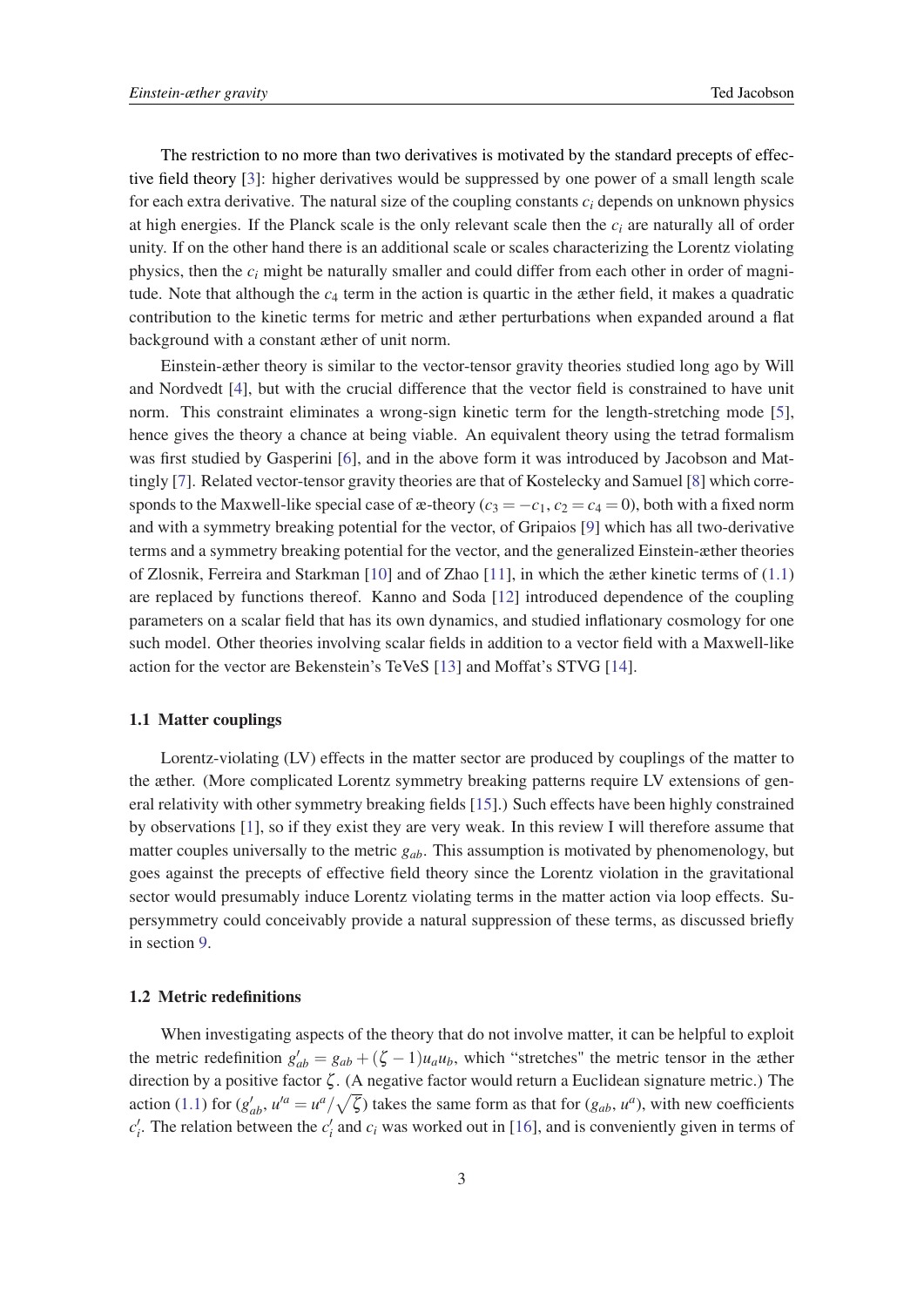<span id="page-3-0"></span>certain combinations with simple scaling behavior:

$$
c'_{14} = c_{14}
$$
  
\n
$$
c'_{123} = \zeta c_{123}
$$
  
\n
$$
c'_{13} - 1 = \zeta (c_{13} - 1)
$$
  
\n
$$
c'_{1} - c'_{3} - 1 = \zeta^{-1} (c_{1} - c_{3} - 1).
$$
\n(1.3)

Note that in the absence of matter couplings a one-parameter set of Einstein-æther theories is actually pure vacuum GR in disguise [[17,](#page-14-0) [16](#page-14-0)]: the parameters  $c_i$  all vanish if  $c_{14} = c_{123} = 2c_1$  $c_1^2 + c_3^2 = 0$ , and  $\zeta > 0$  provided  $c_{13} < 1$ .

## 2. Newtonian and post-Newtonian limits

In the weak-field, slow-motion limit æ-theory reduces to Newtonian gravity [\[18](#page-14-0)], with a value of Newton's constant  $G_N$  related to the parameter *G* in the action [\(1.1\)](#page-1-0) by

$$
G_{\rm N} = \frac{G}{1 - c_{14}/2},\tag{2.1}
$$

where  $c_{14} \equiv c_1 + c_4$ . (Similar notation is used below for other additive combinations of the  $c_i$ .) As long as  $c_{14} < 2$ , the Newtonian limit is thus recovered. If  $c_{14} > 2$  gravity is repulsive. This suggests the possibility of resolving singularities by anti-gravity if the coupling coefficients  $c_i$  were not constants [[6](#page-14-0)]. Here I discuss only the theory with constant coefficients.

All parameterized post-Newtonian (PPN) parameters [[19](#page-15-0)] of ae-theory except the preferred frame parameters  $\alpha_{1,2}$  agree with those of GR for any choice of the  $c_i$ . In particular, the Eddington-Robertson-Schiff parameters  $\beta$  and  $\gamma$  are both unity [[2](#page-14-0)], the Whitehead parameter  $\xi$  vanishes [[20\]](#page-15-0), and the five energy-momentum conservation parameters  $\alpha_3, \zeta_{1,2,3,4}$  vanish simply because the theory is derived from a lagrangian. The parameter  $\alpha_2$  was found for small  $c_i$  in [[21\]](#page-15-0), and the exact values of  $\alpha_1$  and  $\alpha_2$  were found in [\[20](#page-15-0)]:

$$
\alpha_1 = \frac{-8(c_3^2 + c_1 c_4)}{2c_1 - c_1^2 + c_3^2} \tag{2.2}
$$

$$
\alpha_2 = \frac{\alpha_1}{2} - \frac{(c_1 + 2c_3 - c_4)(2c_1 + 3c_2 + c_3 + c_4)}{c_{123}(2 - c_{14})}
$$
(2.3)

(This particular way of expressing  $\alpha_2$  was given in [\[22](#page-15-0)].) In deriving the PPN parameters, the 00component of the metric perturbation and the 0-component of the aether perturbation are expanded to *O*(2) in the Newtonian potential, while the 0*i*-components of the metric and *i* components of the aether are truncated at their lowest order, *O*(1.5). 1

Observations currently impose the strong constraints  $\alpha_1 \lesssim 10^{-4}$  and  $\alpha_2 \lesssim 4 \times 10^{-7}$  [\[19](#page-15-0)]. Since  $x$ -theory has four free parameters  $c_i$ , we may set  $α_{1,2}$  exactly to zero by imposing the conditions [[20\]](#page-15-0)

$$
c_2 = \left(-2c_1^2 - c_1c_3 + c_3^2\right)/3c_1\tag{2.4}
$$

$$
c_4 = -c_3^2/c_1. \tag{2.5}
$$

<sup>&</sup>lt;sup>1</sup>The 0-component of the aether is expanded explicitly only to  $O(1)$  in Ref. [[20\]](#page-15-0), but the contribution of the  $O(2)$ part is implicitly incorporated by use of the identity (A.26).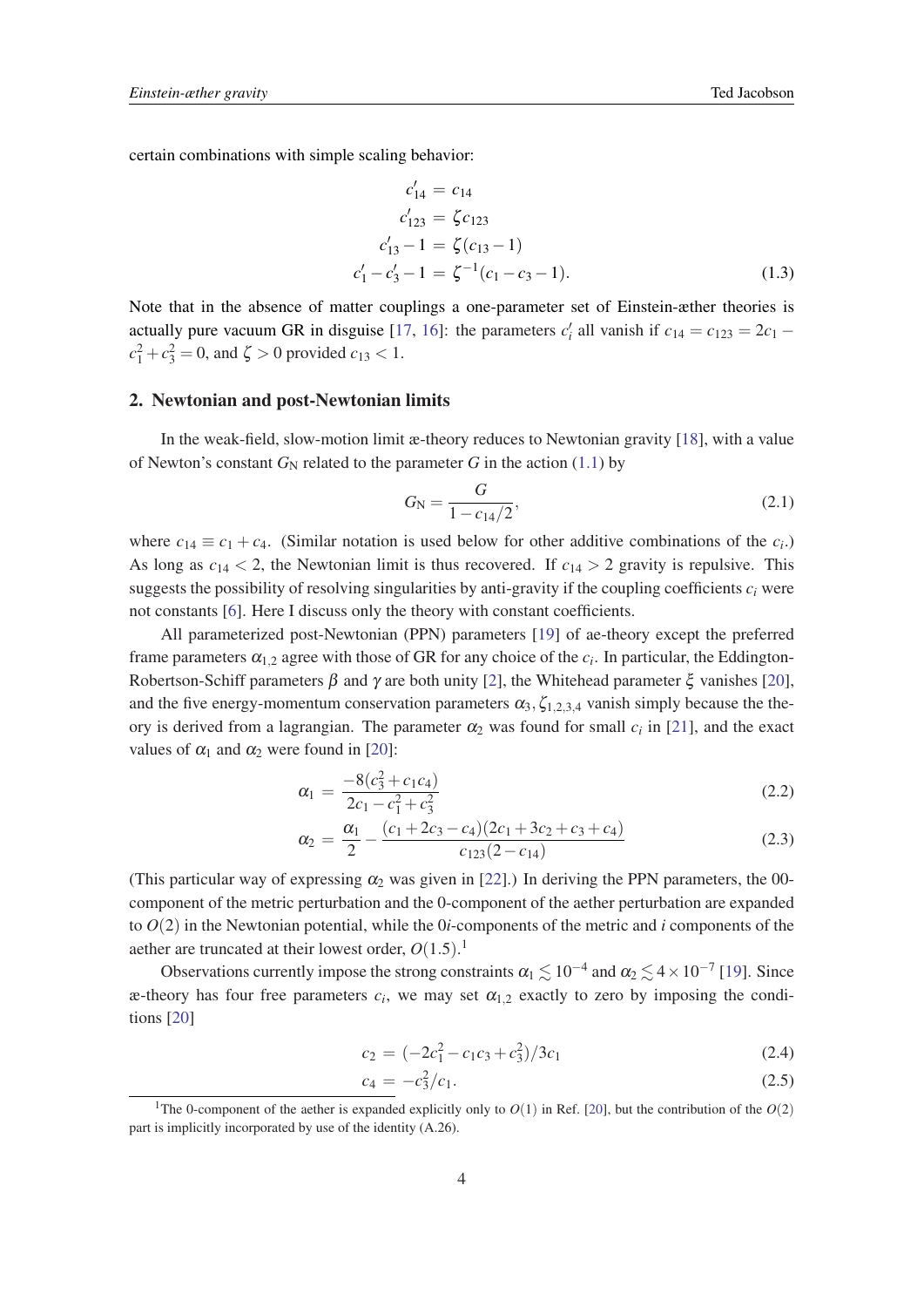<span id="page-4-0"></span>With [\(2.4,](#page-3-0) [2.5\)](#page-3-0) satisfied, *all* the PPN parameters of æ-theory are equivalent to those of GR.

The parameters  $\alpha_{1,2}$  can also be set to zero by imposing  $c_{13} = c_{14} = 0$ , but this case is patho-logical, as discussed in section [8.](#page-10-0) Also discussed there is the case  $c_{123} = 0$ , for which  $\alpha_2$  can diverge. Another special case occurs when  $2c_1 - c_1^2 - c_3^2 = 0$ , for which  $\alpha_1$  diverges unless also  $c_3^2 + c_1 c_4 = 0$  in which case it is indeterminate. Together these imply  $c_{14} = 2$ , so Newton's constant ([2.1\)](#page-3-0) diverges in this case.

# 3. Homogeneous isotropic cosmology

Assuming spatial homogeneity and isotropy,  $u^a$  necessarily coincides with the 4-velocity of the isotropic observers, and automatically satisfies its field equation. The æther stress tensor is constructed purely form the spacetime geometry and is identically conserved. It is just a certain combination of the Einstein tensor and the stress tensor of a perfect fluid with energy density proportional to the inverse square of the scale factor, like the curvature term in the Friedman equation [[23,](#page-15-0) [18\]](#page-14-0),

$$
T_{ab}^{\text{other}} = -\frac{c_{13} + 3c_2}{2} \left[ G_{ab} - \frac{1}{6} {}^{(3)}R(g_{ab} + 2u_a u_b) \right]. \tag{3.1}
$$

The latter contribution plays no important cosmological role since the spatial curvature is small, while the former renormalizes the gravitational constant appearing in the Friedman equation, yielding [[18\]](#page-14-0)

$$
G_{\text{cosmo}} = \frac{G}{1 + (c_{13} + 3c_2)/2}.
$$
\n(3.2)

Since  $G_{\text{cosmo}}$  is not the same as  $G_N$  the expansion rate of the universe differs from what would have been expected in GR with the same matter content. The ratio is constrained by the observed primordial <sup>4</sup>He abundance to satisfy  $|G_{\text{cosmo}}/G_N - 1| \lesssim 1/8$  [[18\]](#page-14-0). When the PPN parameters  $\alpha_{1,2}$ are set to zero by ([2.4](#page-3-0), [2.5\)](#page-3-0), it turns out that  $G_{\text{cosmo}} = G_N$ , so this nucleosynthesis constraint is automatically satisfied [[20](#page-15-0)].

# 4. Linearized wave modes

When linearized about a flat metric and constant æther, æ-theory possesses five massless modes for each wave vector: two spin-2, two spin-1, and one spin-0 mode. The squared speeds of these modes relative to the æther rest frame are given by [\[24](#page-15-0)]

spin-2 
$$
1/(1-c_{13})
$$
 (4.1)

spin-1  $(2c_1 - c_1^2 + c_3^2)/2c_{14}(1 - c_{13})$  (4.2)

spin-0 
$$
c_{123}(2-c_{14})/c_{14}(1-c_{13})(2+c_{13}+3c_2)
$$
 (4.3)

The corresponding polarization tensors were found in one gauge in Ref. [\[24](#page-15-0)] and in another gauge in Ref. [[22\]](#page-15-0). The former gauge choice for the metric and æther perturbations  $h_{ab}$  and  $v^a$  is  $h_{0i} = 0$ and  $v^i_{\parallel i} = 0$ . In this gauge the nonzero components of the polarization for waves in the 3-direction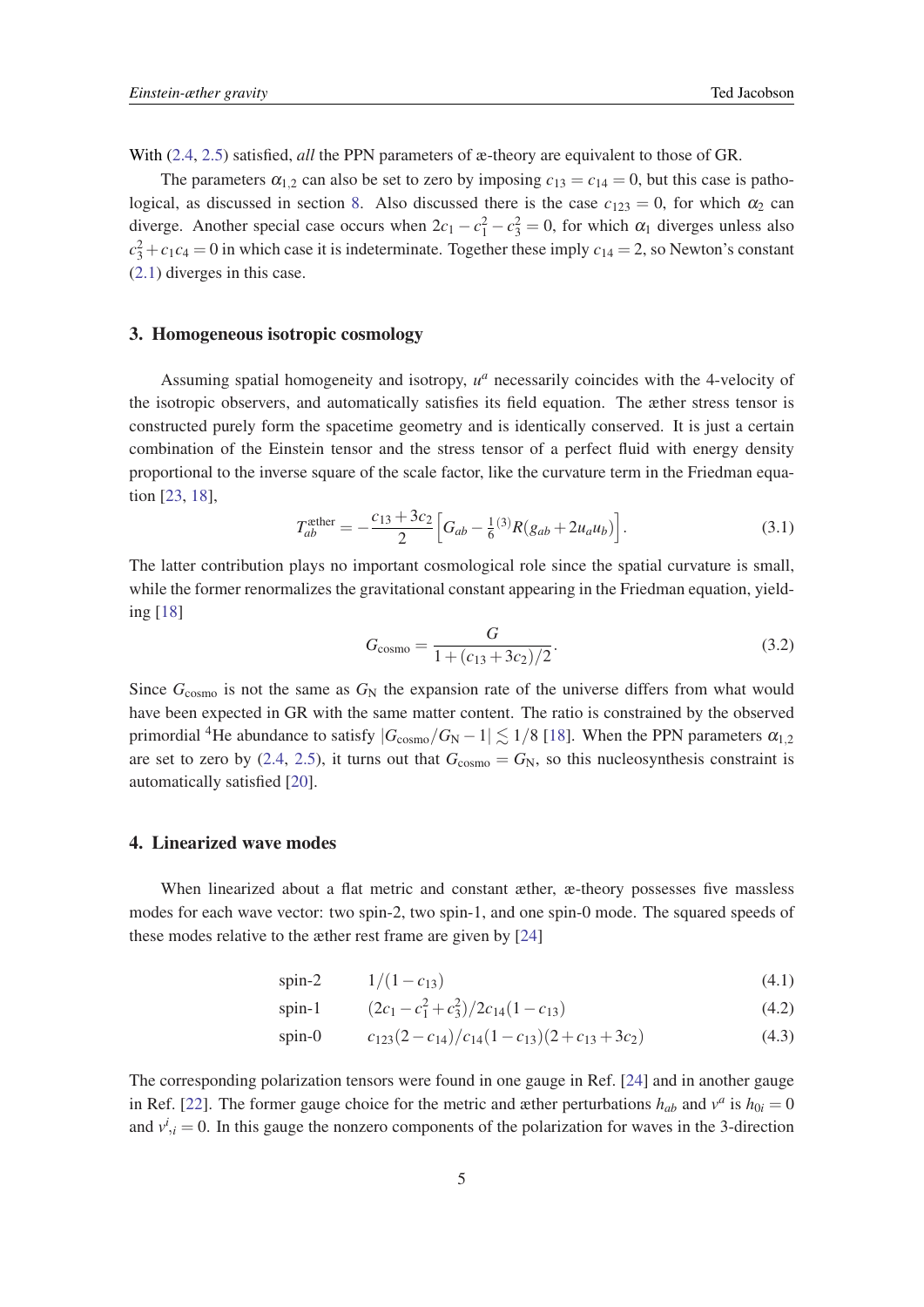<span id="page-5-0"></span>are given by

spin-2 
$$
h_{12}
$$
,  $h_{11} = -h_{22}$  (4.4)

spin-1 
$$
v_I
$$
,  $h_{3I} = [2c_{14}c_{13}^2/(2c_1 - c_1^2 + c_3^2)]^{1/2} v_I$  (4.5)

spin-0 
$$
v_0
$$
,  $h_{00} = -2v_0$ ,  $h_{11} = h_{22} = -c_{14}v_0$ ,  $h_{33} = [2c_{14}(1+c_2)/c_{123}]v_0$ , (4.6)

where the index *I* takes only the transverse values 1, 2.

The energy of the spin-2 modes is always positive, while for the spin-1 modes it has the sign of  $(2c_1 - c_1^2 + c_3^2)/(1 - c_{13})$ , and for the spin-0 modes it has the sign of  $c_{14}(2 - c_{14})$  [[25,](#page-15-0) [22](#page-15-0)]. (These reduce to the results of Ref. [[26](#page-15-0)] in the decoupling limit where gravity is turned off.) Under the metric redefinition  $g_{ab} \rightarrow g_{ab} + (\zeta - 1)u_a u_b$ , ([1.3](#page-3-0)) can be used to verify that the squared speeds all scale as  $1/\zeta$  as expected, and the signs of the energy are invariant.

Several constraints are imposed by stability conditions on the linearized modes. The squared speeds correspond to (frequency/wavenumber)<sup>2</sup>, so must be non-negative to avoid imaginary frequency instabilities. They must moreover be greater than or equal to unity, to avoid the existence of vacuum Cerenkov radiation by matter  $[5]$  $[5]$ . (The existence of ultra high energy cosmic rays, which propagate near the metric light cone, requires that the metric and æther modes propagate at no less than an extremely small amount below the metric speed of light.) And the mode energy densities should be positive, to avoid dynamical instabilities.

With the  $\alpha_{1,2} = 0$  conditions [\(2.4,](#page-3-0) [2.5](#page-3-0)) imposed, the squared speeds expressed in terms of  $c_{\pm} \equiv c_1 \pm c_3$  are

spin-2 
$$
1/(1-c_+)
$$
 (4.7)

spin-1 
$$
(c_+ + c_- - c_+c_-)(c_+ + c_-)/4c_+c_-(1-c_+)
$$
 (4.8)

spin-0 
$$
c_{+}/3c_{-}(1-c_{+}),
$$
 (4.9)

the sign of the spin-1 mode energy is that of  $(c_{+} + c_{-} - c_{+}c_{-})/(1 - c_{+})$ , and  $c_{14} = 2c_{+}c_{-}/(c_{+} + c_{-}c_{-})$ *c*−). The conditions that the squared spin-2 and spin-0 mode speeds be greater than or equal to unity then restrict  $c_{+}$  to the region

$$
0 \le c_+ \le 1 \tag{4.10}
$$

$$
0 \le c_- \le c_+/3(1-c_+). \tag{4.11}
$$

Some algebra shows that the inequalities  $0 \leq c_+ \leq 1$  and  $0 \leq c_-$  also ensure that the squared spin-1 mode speed (4.8) is also greater than or equal to unity. They also imply  $0 \le c_{14} < 2$ , hence the condition for attractive gravity mentioned in section [2](#page-3-0) need not be separately imposed. Also the energies of the spin-0 and spin-1 modes are then positive. That is, when  $\alpha_{1,2} = 0$  all of the requirements for all of the modes are met and gravity is attractive if and only if and  $c_{\pm}$  are restricted by the inequalities (4.10, 4.11) [\[20](#page-15-0)]. The allowed range is the shaded region in Fig. 1.

Interestingly, if the mode speeds are instead required to be *less* than unity (sub-luminal), then the spin-1 and spin-0 energy densities are negative. Hence not only the Cerenkov constraint, but also energy positivity (together with  $\alpha_{1,2} = 0$ ) requires mode speeds greater than unity.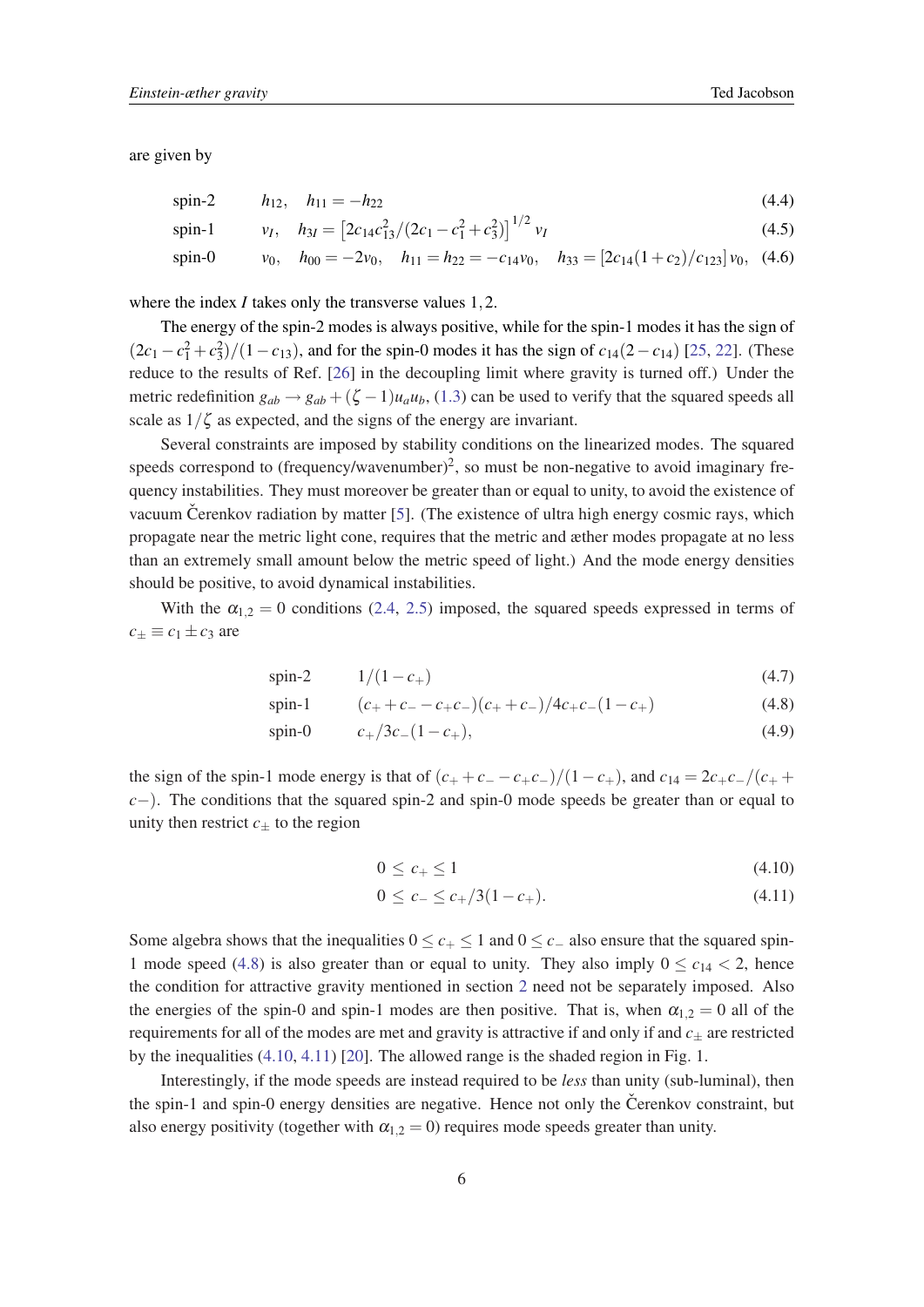

**Figure 1:** The shaded region satisfies the stability, Cerenkov, and positive energy constraints  $(4.10, 4.11)$  $(4.10, 4.11)$  $(4.10, 4.11)$  $(4.10, 4.11)$  $(4.10, 4.11)$  on  $c_{+}$  after having imposed the vanishing of the PPN parameters  $\alpha_{1,2}$  by the conditions ([2.4](#page-3-0), [2.5\)](#page-3-0). The dashed curve is the locus where the net radiation power from a source with weak self-field matches that of GR. The four dotted curves are contours of fixed *c*14.

# 5. Primordial perturbations

The behavior of primordial cosmological perturbations in ae-theory has been studied in Refs. [[26,](#page-15-0) [27\]](#page-15-0). The coupling to the æther modifies the spin-2 perturbations in two ways: it changes their propagation speed, as already discussed above for perturbations of flat space, and it changes their amplitude, since that is determined by the "bare" *G* in the action [\(1.1\)](#page-1-0) rather than by the measured Newton constant  $G_N$ . The result is that, given the same  $G_N$ , and assuming the PPN parameters  $\alpha_{1,2}$  vanish, the power in these perturbations differs from that in GR by the factor  $(1 - c_{14}/2)(1 - c_{13})^{1/2}$ . When the stability constraints [\(4.10](#page-5-0), [4.11\)](#page-5-0) are satisfied this factor is smaller than unity, hence these spin-2 perturbations are even more difficult to detect than in GR.

Perturbations of the æther can be decomposed into spin-0 and spin-1 modes, both of which decay by themselves as the universe expands. In the presence of a scalar inflaton, however, the spin-0 æther mode is sourced and no longer decays away. For single scalar field slow-roll inflation, it turns out that the power spectrum is generally modified, but it is unchanged when the PPN parameters vanish.

The late time evolution of the primordial perturbations is modified, since anisotropic photon and neutrino stresses in the radiation dominated epoch source the spin-1 mode. This leads to modified matter and CMB spectra [[27\]](#page-15-0). The effect is rather small however, and is degenerate with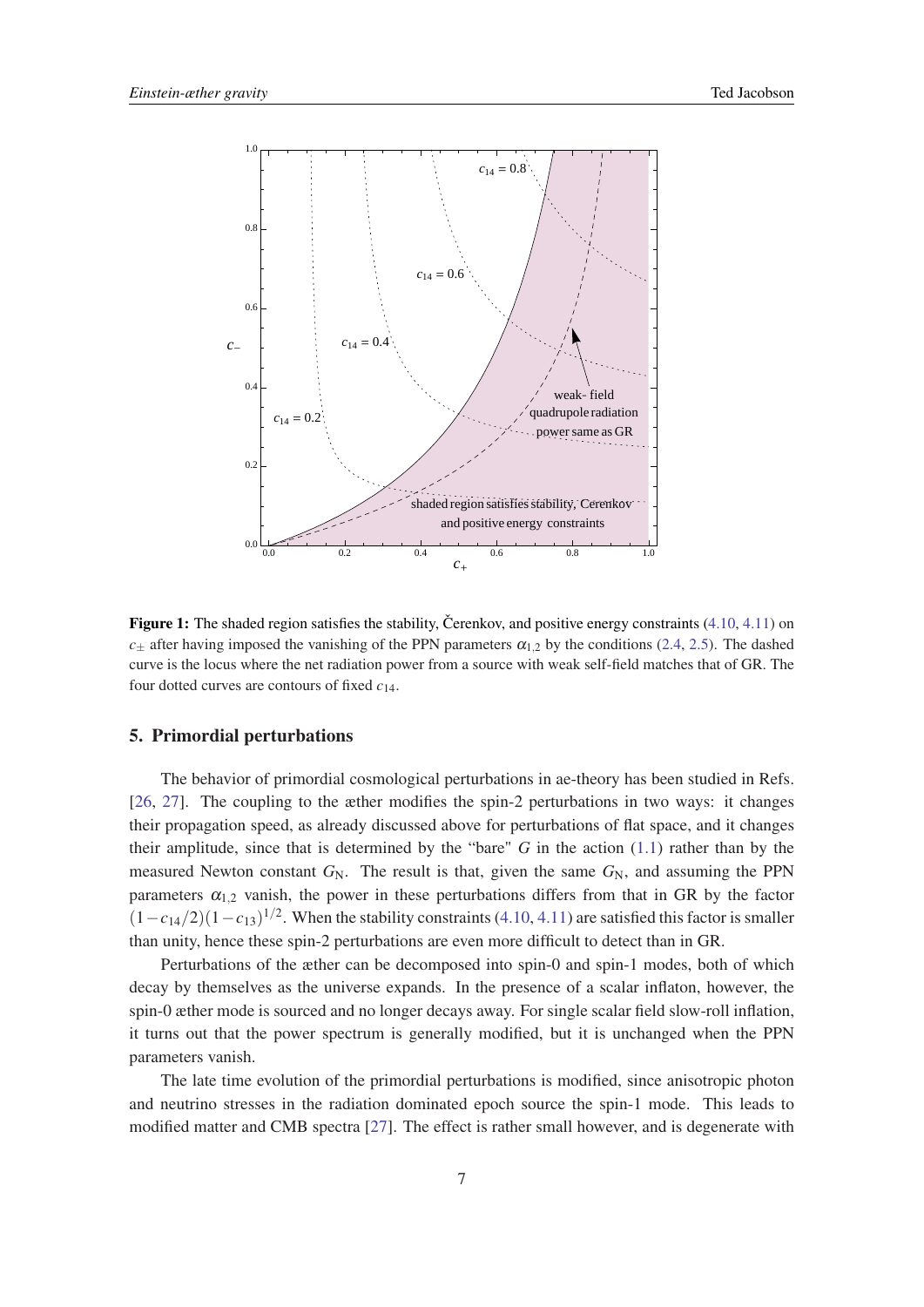<span id="page-7-0"></span>matter-galaxy bias and with neutrino masses.

Primordial perturbations are thus difficult to distinguish in ae-theory and GR.

# 6. Radiation damping and strong self-field effects

Two-body dynamics and radiation in ae-theory have been analyzed for purely weak fields in Ref. [[22\]](#page-15-0), and including strong self gravity effects in Ref. [\[28](#page-15-0)]. In general the radiation includes not only spin-2 waves sourced by a varying quadrupole moment, but also spin-1 waves sourced by quadrupole and dipole moments and spin-0 waves sourced by quadrupole, dipole, and monopole moments. As seen in section [4,](#page-4-0) the waves of different spin propagate in general at different speeds relative to the æther rest frame. Direct observation of all of these waves is in principle possible with existing gravitational wave antennas [\[19](#page-15-0)]. With waves of sufficient amplitude from multiple sources, and a network of detectors, the æther rest frame and the wave speeds [\(4.1\)](#page-4-0)-([4.3](#page-4-0)) and polarizations [\(4.4\)](#page-5-0)-([4.6](#page-5-0)) could all be measured.

## 6.1 Weak fields

If the fields are weak everywhere (including inside the radiating bodies), and the PPN parameters  $\alpha_{1,2}$  vanish, then the dipole source vanishes and the monopole source is uncoupled to the fields. In this regime therefore all radiation is sourced by the quadrupole, as in GR. The net power radiated in spin-0, spin-1, and spin-2 modes in this case is given by  $(G_N \mathscr{A}/5) \ddot{Q}_{ij}^2$ , where  $Q_{ij}$  is the quadrupole moment and  $\mathscr{A} = \mathscr{A}[c_i]$  is a function of the coupling parameters  $c_i$  that reduces to unity in the case of GR. Agreement with the damping rate of GR (confirmed to  $\sim 0.1\%$  in binary pulsar systems [[19\]](#page-15-0)) can be achieved by imposing the condition  $\mathscr{A}[c_i] = 1$ , which is consistent with the constraints [\(4.10](#page-5-0), [4.11\)](#page-5-0), as shown by the dashed line in Fig. 1.

#### 6.2 Strong field effects

For compact sources with strong internal fields such as neutron stars or black holes, terms of higher order in *Gm*/*d* (where *m* and *d* are the mass and characteristic size of the source) can play an important role in the dynamics and radiation. Since background fields and radiation fields vary little over compact source dimensions, these strong field effects can be handled using an "effective source" dynamics specified by a worldline action integral [[28](#page-15-0)]

$$
S = -m_0 \int d\tau \, [1 + \sigma(v^a u_a - 1) + \sigma'(v^a u_a - 1)^2 + \dots], \tag{6.1}
$$

where  $v^a$  is the 4-velocity of the body,  $u_a$  is the local background value of the æther, and  $\sigma$  and σ 0 are a constants characterizing the body, called a "sensitivity parameters" or just "sensitivities". A similar technique was introduced by Eardley [\[29](#page-15-0)] for scalar-tensor gravity, in which the first sensitivity measures the dependence of the action on the local background value of the scalar field. The ellipses in (6.1) stand for all other invariants that can be formed from the particle worldline and the background fields. All of these are of higher order in the velocity relative to the æther or involve more derivatives and are hence suppressed. Among other things, the sensitivities determine the dependence of energy on velocity,  $E = m_0 + \frac{1}{2}$  $\frac{1}{2}(1+\sigma)m_0v^2+\frac{3}{8}$  $\frac{3}{8}(1+\sigma-\sigma')m_0v^4 + \dots$  (This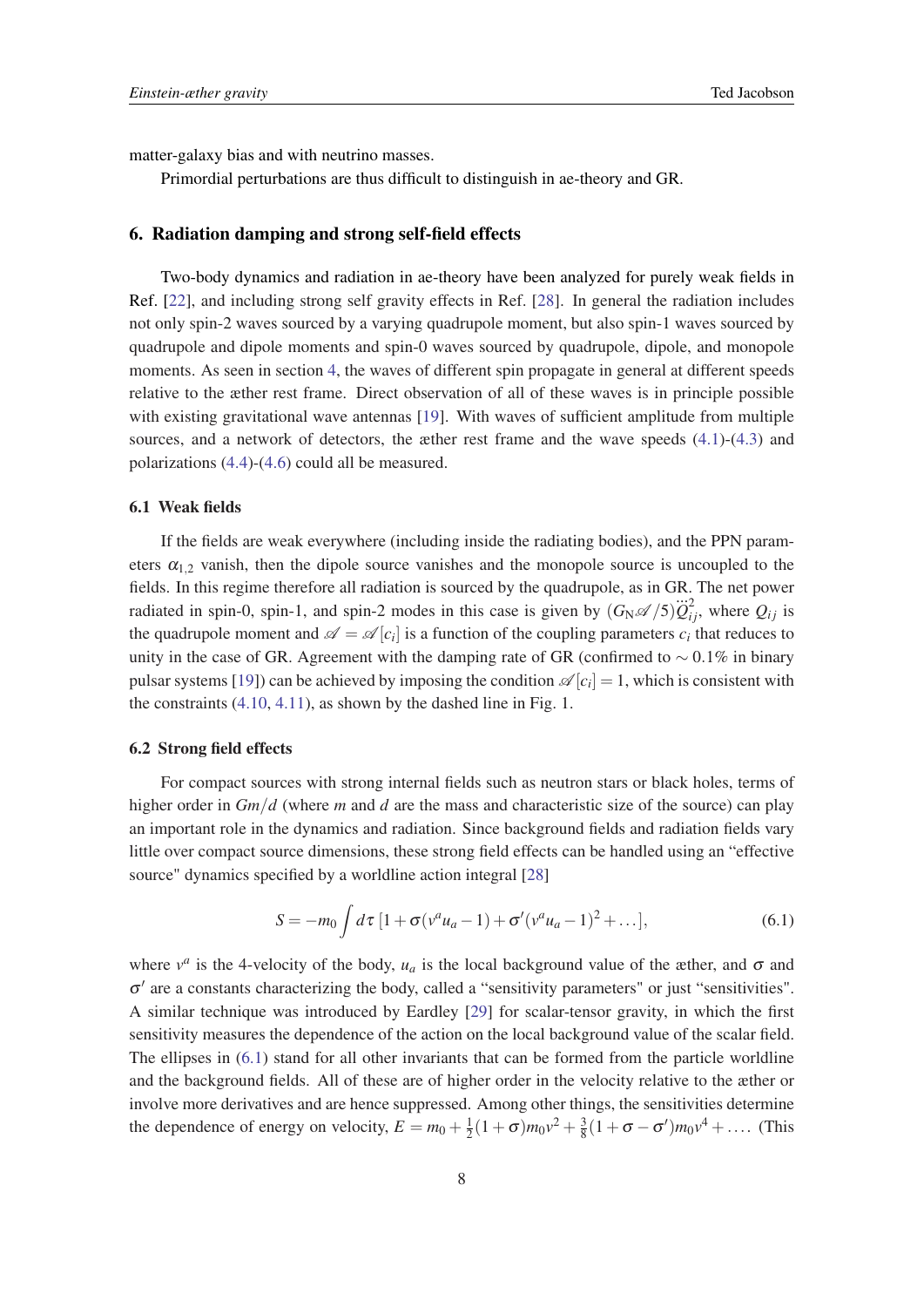is obtained by expressing the action ([6.1](#page-7-0)) in the form  $\int dt(T - V)$  where  $V = m_0$ , and reading off  $E = T + V$ .) At lowest order in binding energy  $\Omega$ ,  $\sigma$  is given by

$$
\sigma = (\alpha_1 - \frac{2}{3}\alpha_2)(\Omega/m) + \mathcal{O}\left(f[c_i](G_N m/d)^2\right),\tag{6.2}
$$

where  $f[c_i]$  scales as  $c_i$  for  $c_i \ll 1$ .<sup>2</sup> Note that the leading term vanishes when  $\alpha_{1,2}$  vanish. The higher order terms in  $\sigma$  have not yet been computed, nor have even the lowest order terms in  $\sigma'$ (which will also scale as *ci*). They presumably differ for black holes and stars, and will depend on the equation of state of the star.

Nonzero sensitivities lead to a number of phenomena that are constrained by observations, including dependence of dynamics on the ambient æther vector, modified post-Newtonian twobody dynamics, modified quadrupole sourced radiation, and both monopole and dipole sourced radiation. When  $\alpha_{12} = 0$ , all of these constraints are met provided the sensitivities are less than  $\sim 0.001$ , which will certainly be the case if  $c_i \leq 0.01$  [[28\]](#page-15-0). To be more precise would require knowing the actual dependence of the sensitivities on the *c<sup>i</sup>* . It is conceivable that the constraints will be much weaker.

To determine the strong field constraints just mentioned, it is necessary to make some assumption about the speed *V* of the observed systems with respect to the background æther frame. It was argued in Ref. [[28\]](#page-15-0) that neglect of terms involving this speed is justified provided  $V \lesssim 10^{-2}$ , which is easily satisfied for any known proper motion relative to the rest frame of the microwave background radiation.

# 7. Spherically symmetric stars and black holes

Unlike GR, æ-theory has a spherically symmetric mode, corresponding to radial tilting of the æther, and there is a three-parameter family of spherically symmetric static vacuum solutions [[31\]](#page-15-0). If asymptotic flatness is imposed and the mass fixed, there remains a one-parameter family [[2](#page-14-0), [31\]](#page-15-0), whereas GR has the unique Schwarzschild solution. As explained below, the evidence suggests that only two solutions in this one-parameter family are astrophysically relevant, at least provided the couplings are not too large.

The total energy of an asymptotically flat solution of æ-theory receives a contribution from the asymptotic  $1/r$  falloff of the æther [\[25](#page-15-0), [32](#page-15-0)]. The æther normalization condition locks this contribution to that of the metric, so the energy can be expressed in terms of the metric alone. It turns out to be just  $E = r_0/G_N$ , where  $r_0$  is the coefficient of the  $1/r$  term in the  $g^{rr}$  inverse metric component<sup>3</sup> and  $G_N$  is Newton's constant ([2.1\)](#page-3-0). That is, it agrees with the Newtonian mass in the Newtonian limit, which is inevitable given that the theory has a Newtonian limit. This is how the mass of the solutions discussed below is determined.

<sup>&</sup>lt;sup>2</sup>This corrects an error in version 1 of Ref. [[28\]](#page-15-0), where  $\sigma$  is said to scale as  $c_i^2$ . (Also the a prefactor  $c_{14}$  in Eqn. (70) should be deleted.) As a result of this correction, the likely constraints on  $c_i$  are an order of magnitude stronger, as stated here [\[30](#page-15-0)].

<sup>&</sup>lt;sup>3</sup>This is the asymptotic Misner-Sharp energy [\[33](#page-15-0)], covariantly defined by  $r_0 = \lim_{r \to \infty} (r/2)(1 - g^{ab}r_{,a}r_{,b})$ , where *r* is the area radius.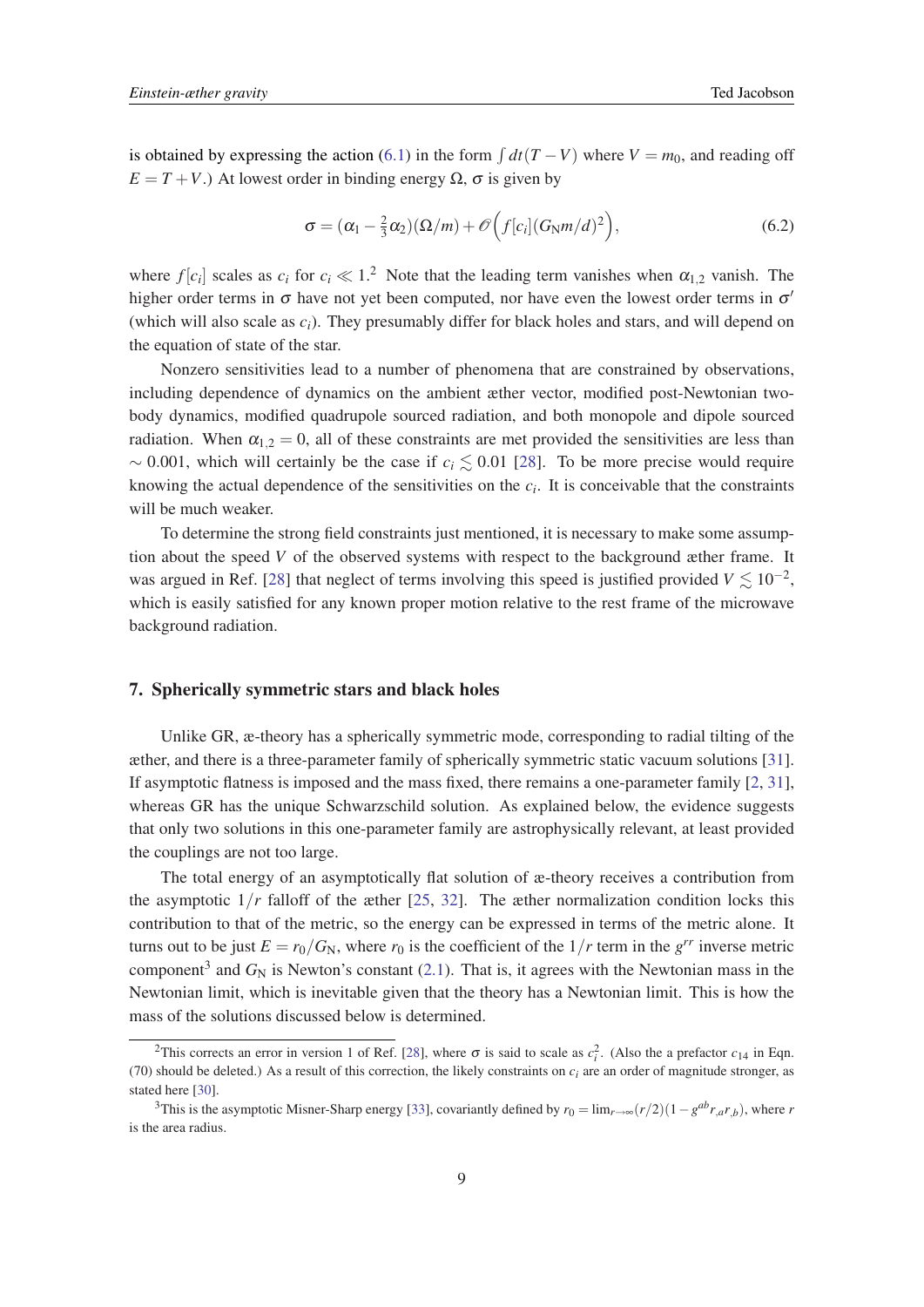#### 7.1 Static vacuum æther

The solution outside a static star is the unique vacuum solution for a given mass in which the æther is aligned with the Killing vector [[31\]](#page-15-0). This "static æther" vacuum solution depends on the *c<sup>i</sup>* only through the combination *c*14, and was found analytically (up to inversion of a transcendental equation) [\[31](#page-15-0)]. It has a globally timelike Killing vector, and is asymptotically flat. The spatial slices have a minimal area 2-sphere, inside of which the 2-spheres flare out to infinite area at a singularity on a would-be Killing horizon with vanishing surface gravity. The affine parameter distance to the singularity is finite along radial null geodesics. (The minimal two sphere is a property of the vacuum solution only; it never occurs in the presence of a matter source.) Although this static wormhole indicates the presence of a negative effective energy density in the field equation (i.e. the Einstein tensor has this property), all solutions in this family have positive total mass. In Ref. [\[34\]](#page-15-0) it was found that this static æther solution is stable to linear perturbations under the same conditions as for flat spacetime, with the exception of the case  $c_{123} = 0$ .

# 7.2 Neutron stars

The solution inside a fluid star has been found by numerical integration, both for constant density [[31\]](#page-15-0) and for realistic neutron star equations of state [[35\]](#page-15-0). The maximum masses for neutron stars range from about 6 to 15% smaller than in GR when  $c_{14} = 1$ , depending on the equation of state. The corresponding surface redshifts can be as much as 10% larger than in GR for the same mass. Measurements of high gravitational masses or precise surface redshifts thus have the potential to yield strong joint constraints on *c*<sup>14</sup> and the equation of state.

Sufficiently compact stars can have around them an innermost stable circular orbit (ISCO), which occurs in the Schwarzscild solution of GR at the radius  $6G_NM$ . The ISCO in the static æther solution lies at a radius larger by approximately the factor  $(1 + 0.03c_{14})$ , with orbital frequency lower by the factor (1−0.04*c*14). These small differences would likely be difficult to measure in practice.

# 7.3 Black holes

For black holes the æther cannot be aligned with the Killing vector, since the latter is not timelike on and inside the horizon. Instead, the æther is at rest at spatial infinity and flows inward at finite radii. The condition of regularity at the spin-0 horizon (where the outgoing spin-0 waves propagate at constant radius) selects a unique solution from the one-parameter family of spherical stationary solutions for a given mass [[36\]](#page-15-0). This is because the coefficient of the second radial derivative term in a field equation vanishes at the spin-0 horizon, which forces the second derivative to blow up unless the rest of the terms also vanish. Generically this regularity condition does not hold, but the solution can be tuned to satisfy it. When a black hole forms from collapse of matter, the spin-0 horizon develops in a nonsingular region of spacetime, where the evolution should be regular. This motivated the conjecture that collapse produces a black hole with nonsingular spin-0 horizon, which has been confirmed for some particular examples in numerical simulations of collapse of a scalar field [\[37](#page-15-0)].

The black holes with nonsingular spin-0 horizons are rather close to Schwarzschild outside the horizon for a wide range of couplings; for instance, the ISCO radius differs by a factor  $(1 +$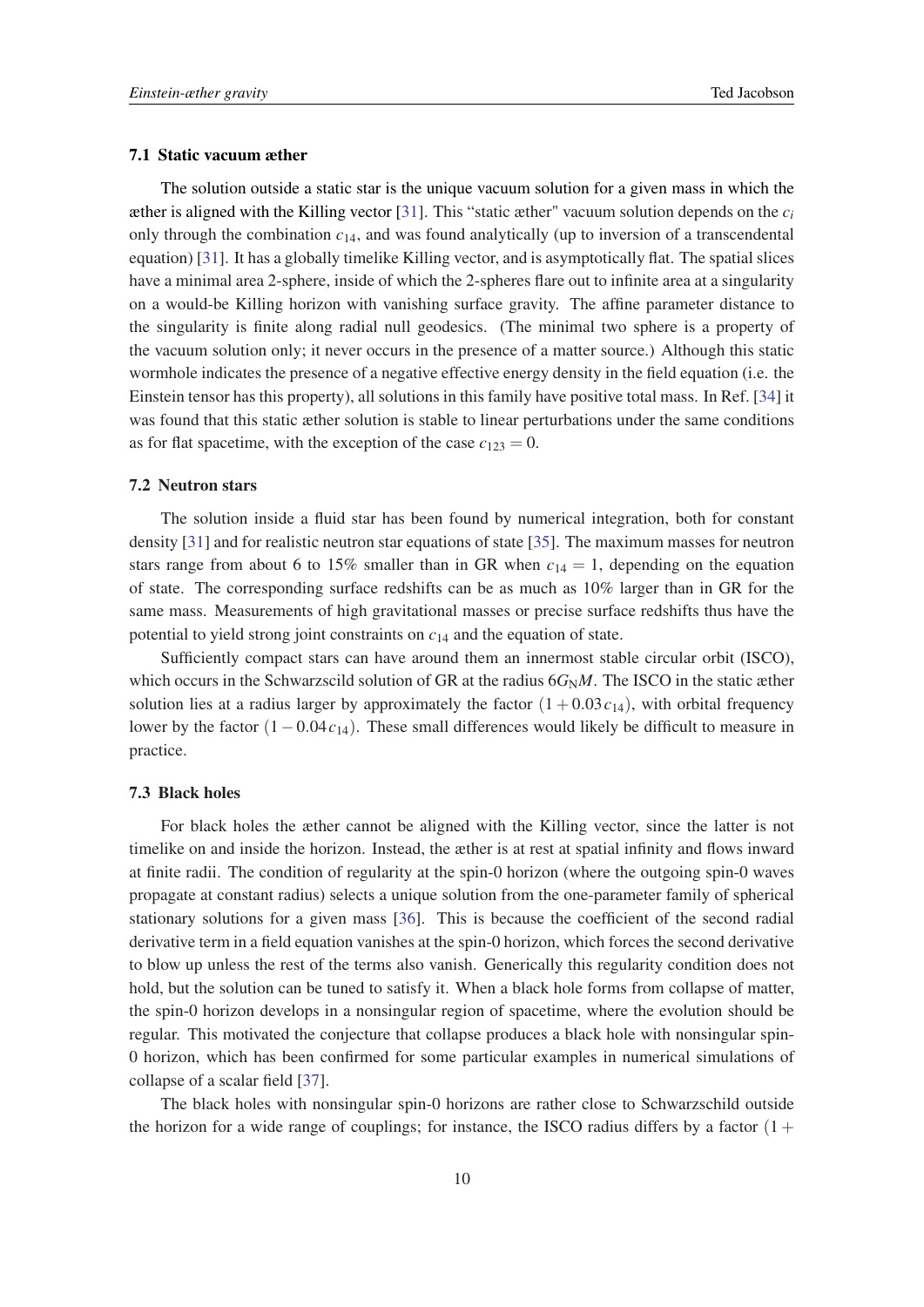<span id="page-10-0"></span> $0.043c_1 + 0.061c_1^2$ , in the case with  $c_3 = c_4 = 0$  and  $c_2$  fixed so that the spin-0 speed is unity [[38\]](#page-15-0). (This expansion is accurate at least when  $c_1 \leq 0.5$ . No solution with regular spin-0 horizon exists in this case when  $c_1 \gtrsim 0.8$ .) Inside the horizon the solutions differ more, but like Schwarzschild they contain a spacelike singularity. Black hole solutions with singular spin-0 horizons have been studied in Ref. [\[39](#page-16-0)]. These solutions can differ much more outside the horizon. Quasi-normal modes of black holes in æ-theory have been investigated in Refs. [[40](#page-16-0)].

# 8. Special values of *c<sup>i</sup>*

It would be interesting if there existed a symmetry of the action restricting the values of the coupling parameters  $c_i$ , but none has been identified. Values for which the PPN parameters  $\alpha_{1,2}$ vanish evidently lead to more symmetry in the weak field limit, but this does not appear to extend to a symmetry of the full theory. A microscopic theory might predict a particular relation or hierarchy between the coefficients, but no such theory is in hand. Hence any prior imposition of restrictions would be unjustified. Nevertheless, we may ask from a purely phenomenological perspective whether some simplifying restrictions could be compatible with observations. The answer is negative. It appears that, unless *all* of the parameters are much smaller than unity, then in order to be compatible with all of the theoretical and observational constraints (leaving aside the radiation reaction and strong self-field effects), most likely *none* of the  $c_i$ , nor  $c_{13}$ ,  $c_{14}$ , or  $c_{123}$  can vanish. We now discuss these special cases in some detail.

- The first case to be examined in detail [\[8,](#page-14-0) [7](#page-14-0)] was  $c_{13} = c_2 = c_4 = 0$ , i.e. the "Maxwell action" (with the unit constraint on the vector). The PPN result for  $\alpha_2$  [\(2.3](#page-3-0)) is infinite in this case, and the spin-0 mode speed is zero. The perturbation series used in the PPN analysis is thus evidently not applicable. Independently of that, however, other problems with this case have been identified, such as the formation of shock discontinuities [\[7,](#page-14-0) [41](#page-16-0)] and a possibly related instability [[34\]](#page-15-0). This case is equivalent to Maxwell theory in a special gauge if it is further restricted to the sector in which the Lagrange multiplier field vanishes (see [\[42](#page-16-0), [7](#page-14-0), [43](#page-16-0), [44](#page-16-0)] and references therein). However, this equivalence holds only if one abandons the notion that the vector is itself physical. The shock discontinuities and instabilities of the vector can then be regarded as gauge artifacts, but the theory is no longer that of a Lorentz-violating vector field.
- The mode speeds [\(4.1\)](#page-4-0) are all equal to unity if  $c_{13} = c_4 = 0$  and  $c_2 = c_1/(1 2c_1)$ . In this case the PPN parameters become  $\alpha_1 = -4c_1$  and  $\alpha_2 = 0$ , so the observational constraint on  $\alpha_1$  imposes the stringent condition  $|c_1| \lesssim 2.5 \times 10^{-5}$ , and the other parameters are then similarly small. Positivity of the spin-1 and spin-0 mode energies imposes  $0 < c_1 < 1$ . With small positive  $c_1$ , the remaining constraints can be satisfied as well.
- The case  $c_1 = c_3 = 0$  is evidently not covered by the existing PPN analysis, since  $\alpha_1$  ([2.2](#page-3-0)) is indeterminate and the spin-1 mode speed is zero. (If  $c_2 = 0$  then also the spin-0 speed vanishes. If  $c_4 = 0$  then the spin-1 speed is indeterminate and the spin-0 speed is infinite, but the energy of both modes is zero.) It appears that the post-Newtonian order of some field quantities must be modified in this case, which could be interesting to examine ab initio.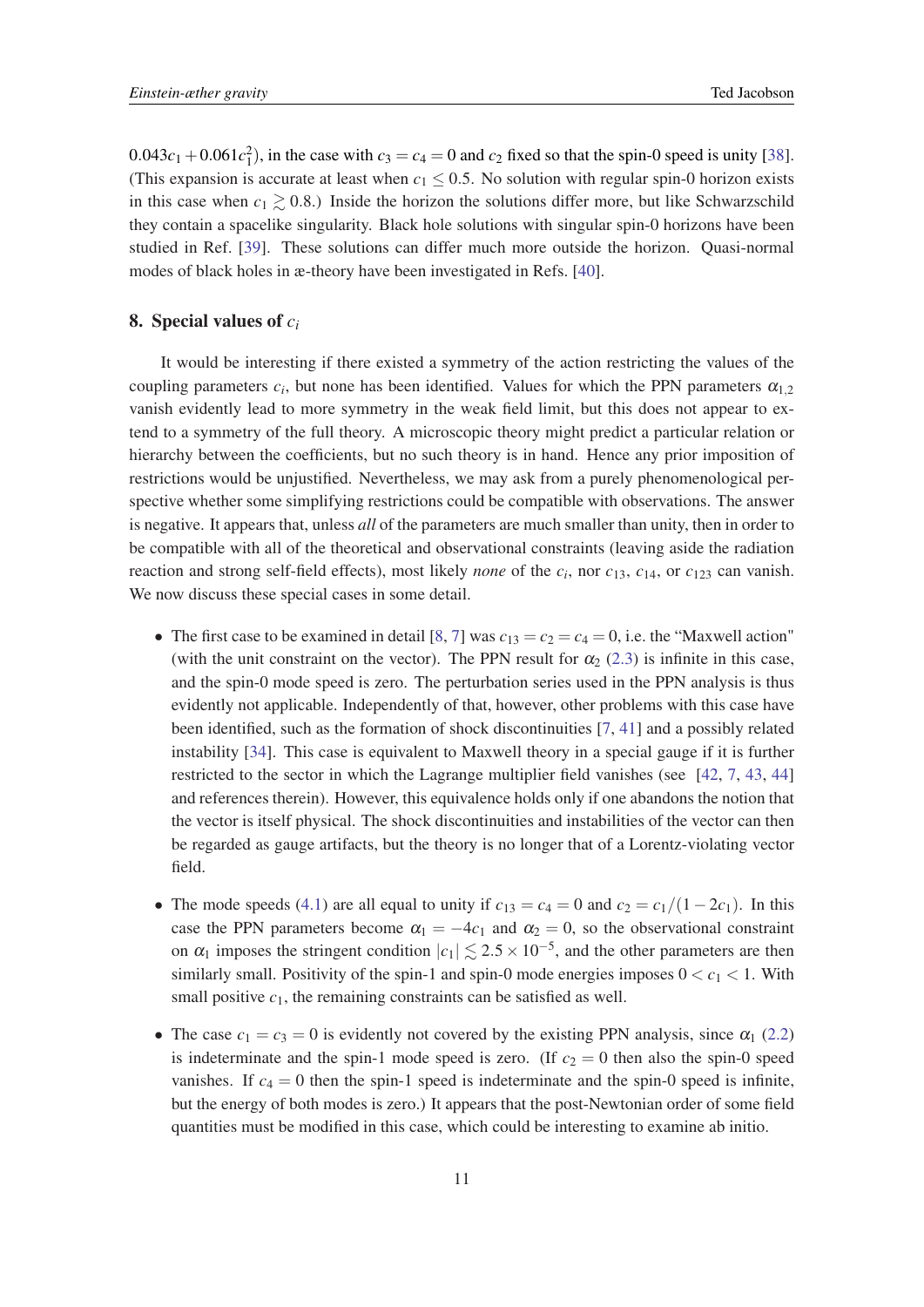- <span id="page-11-0"></span>• Assuming that (i)  $\alpha_{1,2} = 0$ , (ii) the speed constraints [\(4.10](#page-5-0), [4.11\)](#page-5-0) are satisfied, (iii) the spin-1 mode speed [\(4.2](#page-4-0)) is not infinite with finite energy, and (iv) putting aside the case  $c_1 = c_3 = 0$ which is not covered by existing PPN analyses, the only viable case in which *any* of *c<sup>i</sup>* , *c*13,  $c_{14}$ , or  $c_{123}$  vanishes is the special case  $c_3 = c_4 = 2c_1+3c_2 = 0$ , with  $2/3 < c_1 < 1$ . This large value of  $c_1$  is probably inconsistent with the strong field constraints from orbital binaries, but as mentioned above those are not yet precisely known because the sensitivity parameters have not yet been computed for neutron stars, so this case is not yet ruled out. All the other special cases contradict one or more of the conditions (i)-(iv), which can be seen as follows. We halt when a case is reduced to a previous case.
	- $-c_1 = 0$ :  $\alpha_1 = 0$  then implies also  $c_3 = 0$ . As stated above, the case  $c_1 = c_3 = 0$  requires a new analysis.
	- −  $c_{13} = 0$ : The speed constraint [\(4.11\)](#page-5-0) then implies also  $c_ = 0$ , so  $c_1 = c_3 = 0$ .
	- $c_{14} = 0$ : α<sub>1</sub> = 0 then implies  $c_3^2 = c_1^2$ , so either  $c_+ = 0$  or  $c_− = 0$ . In either case, the spin-1 speed diverges unless  $c_1 = 0$ .
	- $-c_{123} = 0$ : The denominator of the second term in  $\alpha_2$  vanishes ([2.3](#page-3-0)), so either  $\alpha_2$  diverges or, if the numerator also vanishes, it is indeterminate. When  $\alpha_1 = 0$ ,  $\alpha_2$  becomes

$$
\alpha_2 = -\frac{c_{13}^2 (3c_1c_{123} - c_{13}^2)}{c_1^2 c_{123} (2 - c_{14})},\tag{8.1}
$$

so the numerator vanishes in this case only if  $c_{13} = 0$ . (This also implies  $c_{14} = 0$ .)

 $-c_2 = 0$ :  $\alpha_{1,2} = 0$  implies [\(2.4](#page-3-0)), which can be written as

$$
c_2 = -c_+(c_+ + 3c_-)/6c_1.
$$
 (8.2)

Thus either  $c_{+} = 0$  (covered above) or  $c_{+} + 3c_{-} = 0$ . In the latter case, either  $c_{+}$  or  $c_{-}$ is negative, violating the speed constraints.

- $-c_3 = 0$ :  $\alpha_1 = 0$  implies  $c_1 = 0$  (covered above) or  $c_4 = 0$ . In the latter case, [\(2.4\)](#page-3-0) or (8.2) then implies that  $2c_1 + 3c_2 = 0$ .
- $-c_4 = 0$ :  $\alpha_1 = 0$  then implies  $c_3 = 0$ .

# 9. Frontiers

A number of questions remain open regarding phenomenology of æ-theory, as well as more fundamental issues. In this section some of these are briefly outlined.

• The most pressing issue is to compute the sensitivity parameters for neutron stars and black holes, so that strong field effects on radiation damping rates, waveforms, and post-Newtonian dynamics can be evaluated. To determine the sensitivities for a given compact object one might compute (presumably numerically) the exact solution for the object moving at some velocity with respect to the asymptotic aether, and match e.g. multipole moments of the asymptotic fields to those of the corresponding solution derived from the worldline action [\(6.1\)](#page-7-0). It may be adequate to solve for linear perturbations of the exact, static solutions, rather than finding the exact moving solutions, but this may not be any more convenient.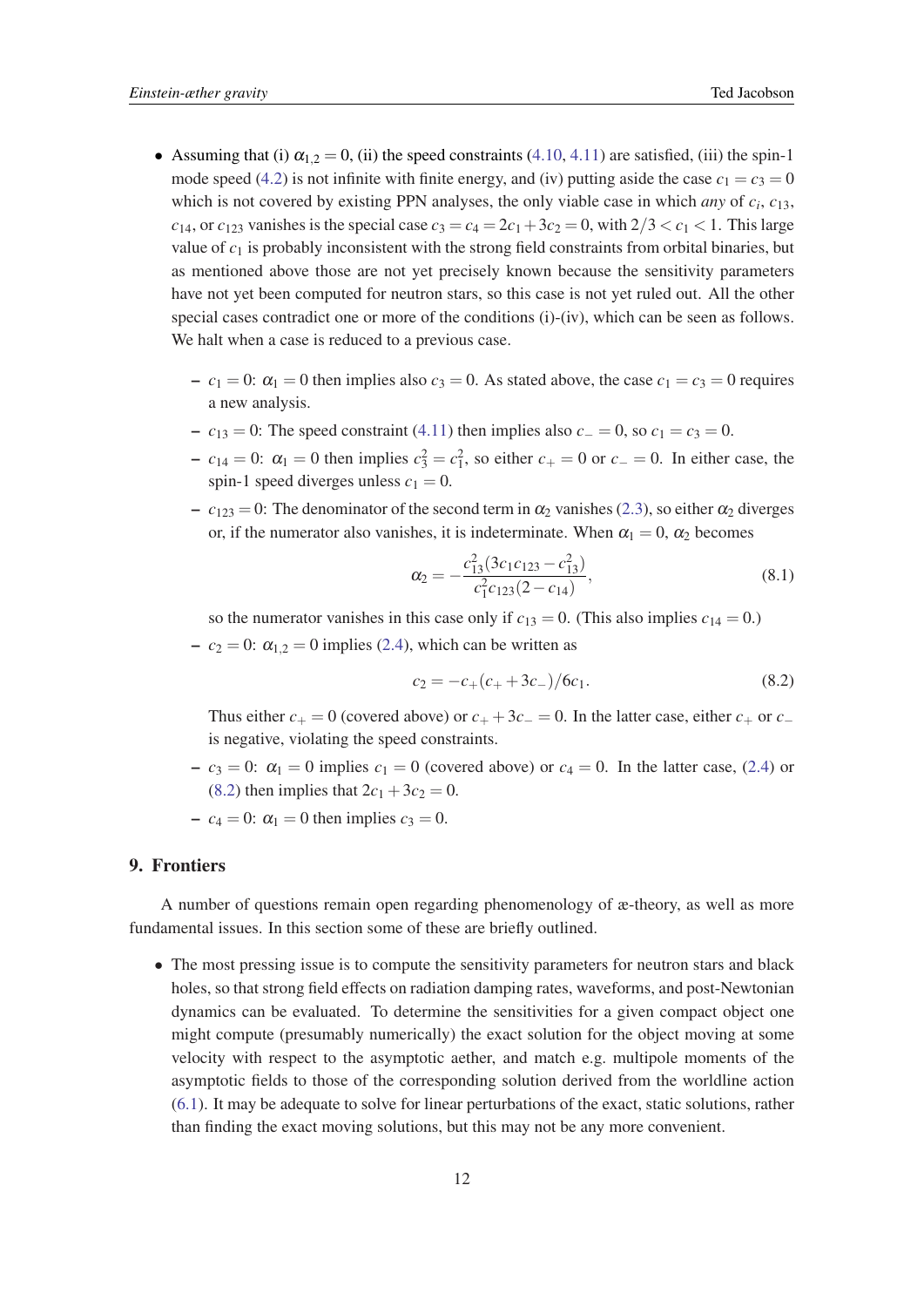- Spherical collapse of a star to a black hole would be accompanied by a pulse of spin-0 radiation, since the æther must adjust from the static configuration (parallel to the Killing vector) to the black hole configuration (flowing across the horizon). This radiation may be much stronger than that of ordinary gravitational waves arising from asphericity of supernova core collapse. Moreover, it could in principle be measured by gravitational wave detectors, as seen from the polarization components [\(4.6\)](#page-5-0).
- Rapidly rotating black holes, unlike the non-rotating ones, might turn out to be very different from the Kerr metrics of GR. If so, this could provide an interesting observational signature to detect or constrain. It may be that the easiest way to determine such solutions would be by numerical simulation of axisymmetric collapse.
- Although the linear perturbations all have positive energy for coupling parameters within in a certain range, the total, nonlinear energy has not been shown to be always positive in this range. (The positive energy theorem of GR does not apply since the æther stress tensor does not satisfy the dominant energy condition.) Even a spherically symmetric result in this regard would be useful. The question of energy positivity was addressed in Ref. [[41\]](#page-16-0), but attention was restricted there to the case where the coupling to gravity is neglected, and only some special cases were examined.
- Supersymmetry could potentially allow for a naturally suppressed Lorentz violation in the matter sector [[45\]](#page-16-0). To include gravity in such a scheme would require a Lorentz violating supergravity. Can æ-theory be supersymmetrized? The argument [\[46](#page-16-0)] that supergravity has positive energy and therefore so must GR would presumably extend to æ-theory. Therefore, supersymmetrizability is likely only possible at most for those parameter ranges for which æ-theory has positive energy.
- Black hole thermodynamics remains a puzzle in æ-theory. It has not been possible to identify the entropy and a corresponding "first law" of black hole mechanics, despite the existence of an identity relating mass and angular momentum variations to a horizon integral [[32\]](#page-15-0). The difficulty is related to the fact that the æther necessarily diverges at the bifurcation surface, so the methods usually employed [\[47](#page-16-0)] are not applicable. One might expect that the problem is related to the fact that, in a theory with multiple limiting speeds, no unique horizon is selected. However, even for the cases mentioned in section [8](#page-10-0) for which the mode speeds are all equal to unity, the entropy has not yet been identified.

A further important issue is the status of the generalized second law of thermodynamics. It has been argued that in a theory with more than one limiting speed, both quantum Hawking radiation [\[48](#page-16-0)] and classical energy extraction [\[49\]](#page-16-0) methods can be exploited to violate the generalized second law of thermodynamics. This suggests that there may be some deep problem with such theories, including ae-theory (with unequal mode speeds).

• Lorentz-violating matter fields can be consistently coupled to gravity using æ-theory. In this way gravitational back-reaction of such fields is well defined. This has been studied in a cosmological setting [[50\]](#page-16-0), and the issue of renormalization of the corresponding quantum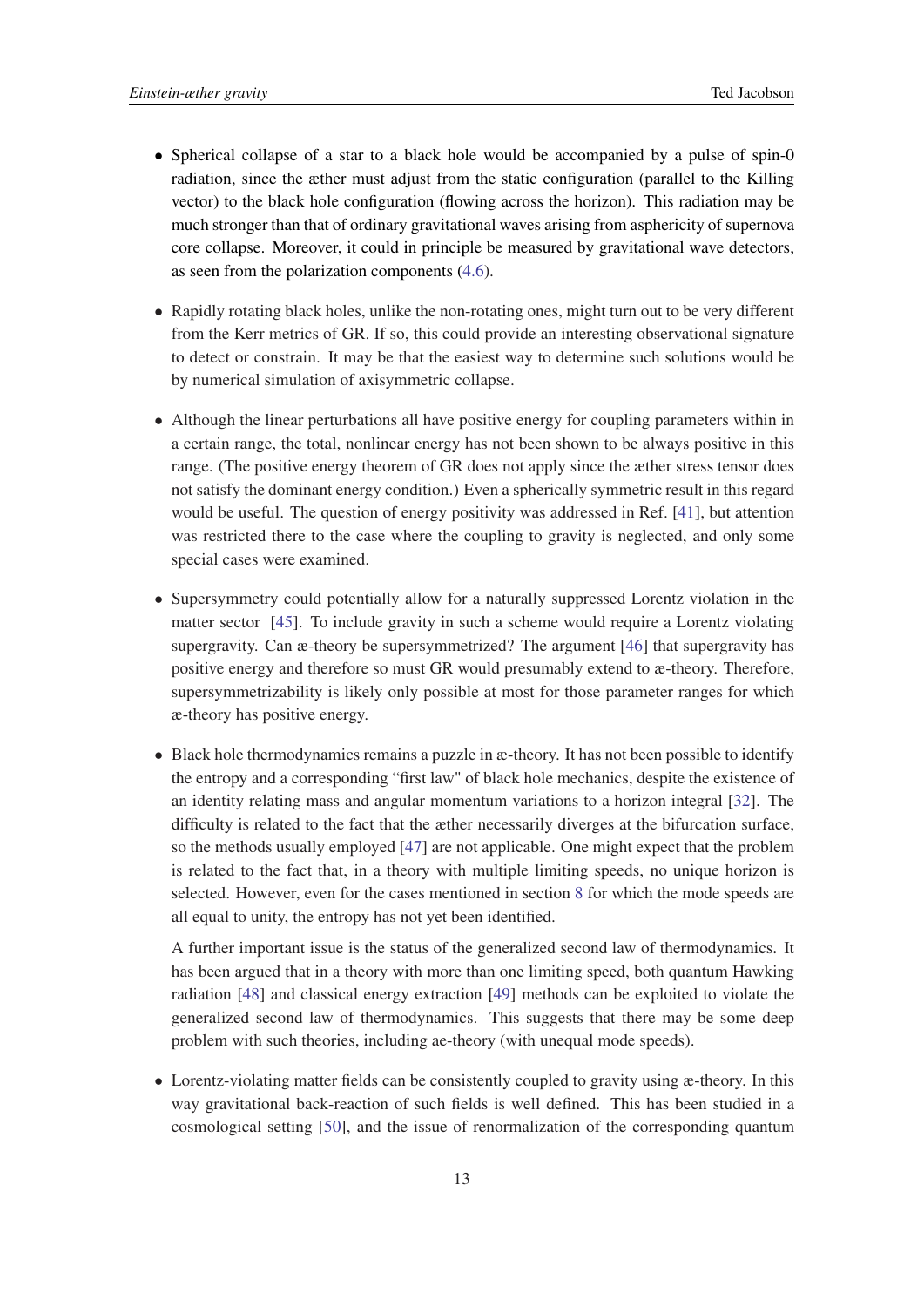stress tensor has recently been seriously tackled [\[51](#page-16-0)]. Counter-terms renormalizing the ætheory action are generally required. Such analyses should enable the quantum back reaction to cosmological expansion as well as to Hawking radiation to be studied.

- Quantization of ae-theory may be instructive to investigate. The dynamical unit timelike vector field determines a time flow with respect to which evolution can be referred. This "material reference system" could perhaps be employed [[52,](#page-16-0) [53](#page-17-0)] to address the "problem of time" [[54,](#page-17-0) [55\]](#page-17-0) in canonical quantum gravity.
- Vacuum ae-theory in 1+1 dimensions might provide a useful simplified model for studying quantum effects. The classical theory has been investigated [\[56\]](#page-17-0), where the full solution space was mapped out. The solutions include de Sitter and anti-de Sitter spacetimes, with a uniformly accelerated æther that is invariant under a two-dimensional subgroup of  $SO(2,1)$ generated by a boost and a null rotation. (The æther becomes infinitely stretched on certain Killing horizons in these solutions.) The only other solution is a peculiar one with singularities and no Killing vectors.

# 10. Conclusion

Einstein-æther theory provides a theoretical laboratory in which gravitational effects of possible Lorentz violation can be meaningfully studied without abandoning the generally covariant framework of general relativity. It is striking that æ-theory can match observations to the degree that it can. While of course starting with four free parameters *c*1,2,3,<sup>4</sup> makes this easier, the freedom to choose these parameters might have already been used up in setting the PPN parameters to agree with those of GR. Instead, only two parameters need be fixed at that stage, leaving  $c_1$  and  $c_3$  free. Then, despite possessing three distinct types of linearized wave modes, all positive energy, stability and vacuum Cerenkov requirements on the modes are met within a large common region of the  $(c_1, c_3)$  space. Within this same parameter space, the dynamics of the cosmological scale factor and perturbations differ little from GR, and non-rotating neutron star and black hole solutions are quite close to those of GR (but may be distinguishable with future observations).

Additional constraints arise from the observed radiation damping rate in binaries. For systems with weak self-fields, a constraint of order  $10^{-3}$  would be imposed on one combination of the two parameters  $c_1$  and  $c_3$ . Current observations involve pulsars which possess strong self-fields. Presuming that the sensitivity parameters for neutron stars turn out to have the expected magnitude, such binaries will exhibit effects constraining both the parameters to be less than around  $10^{-2}$ , in addition to the stronger radiation damping constraint on one combination. It may turn out that observations of multiple systems with different combinations of sensitivities will constrain both parameters separately at the  $10^{-3}$  level.

# Acknowledgments

I am grateful to C.T. Eling, B.Z. Foster, B. Li, E. Lim, D. Mattingly, I. Rothstein and T. Sotiriou for helpful discussions and comments on drafts of this article. This work was supported by NSF grant PHY-0601800.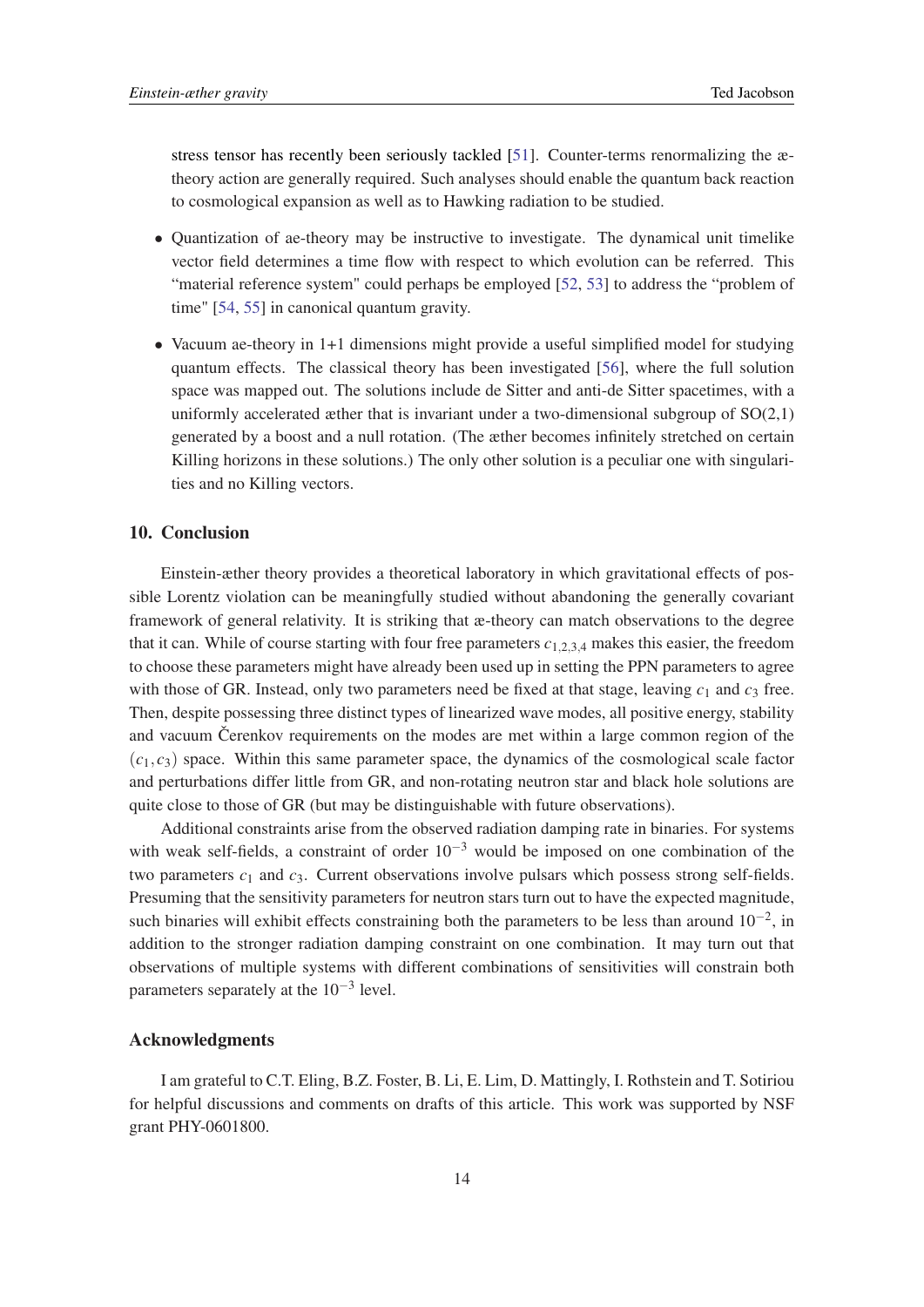# <span id="page-14-0"></span>**References**

- [1] D. Mattingly, "Modern tests of Lorentz invariance," Living Rev. Rel. 8, 5 (2005) [arXiv:gr-qc/0502097].
- [2] C. Eling and T. Jacobson, "Static post-Newtonian equivalence of GR and gravity with a dynamical preferred frame," Phys. Rev. D 69, 064005 (2004) [arXiv:gr-qc/0310044].
- [3] C. P. Burgess, "Quantum gravity in everyday life: General relativity as an effective field theory," Living Rev. Rel. 7, 5 (2004) [arXiv:gr-qc/0311082].
- [4] C.M. Will and K. Nordvedt, Jr., "Conservation laws and preferred frames in relativistic gravity. I. Preferred frame theories and an extended PPN formalism," Astrophys. J. 177, 757 (1972); K. Nordvedt, Jr. and C.M. Will, "Conservation laws and preferred frames in relativistic gravity. II. Experimental evidence to rule out preferred frame theories of gravity," Astrophys. J. 177, 775 (1972); R.W. Hellings and K. Nordvedt, Jr., "Vector-metric theory of gravity," Phys. Rev. D7, 3593 (1973).
- [5] J. W. Elliott, G. D. Moore and H. Stoica, "Constraining the new æther: Gravitational Cherenkov radiation," JHEP 0508, 066 (2005) [arXiv:hep-ph/0505211].
- [6] See, for example, M. Gasperini, "Singularity prevention and broken Lorentz symmetry," Class. Quantum Grav. 4, 485 (1987); "Repulsive gravity in the very early Universe," Gen. Rel. Grav. 30, 1703 (1998); and references therein.
- [7] T. Jacobson and D. Mattingly, "Gravity with a dynamical preferred frame," Phys. Rev. D 64, 024028 (2001) [arXiv:gr-qc/0007031].
- [8] V. A. Kostelecky and S. Samuel, "Gravitational Phenomenology In Higher Dimensional Theories And Strings," Phys. Rev. D 40, 1886 (1989).
- [9] B. M. Gripaios, "Modified gravity via spontaneous symmetry breaking," JHEP 0410, 069 (2004) [arXiv:hep-th/0408127].
- [10] T. G. Zlosnik, P. G. Ferreira and G. D. Starkman, "Modifying gravity with the æther: An alternative to dark matter," Phys. Rev. D 75, 044017 (2007) [arXiv:astro-ph/0607411].
- [11] H. Zhao, "Coincidences of Dark Energy with Dark Matter Clues for a Simple Alternative?," arXiv:0710.3616 [astro-ph].
- [12] S. Kanno and J. Soda, "Lorentz violating inflation," Phys. Rev. D 74, 063505 (2006) [arXiv:hep-th/0604192].
- [13] J. D. Bekenstein, "Relativistic gravitation theory for the MOND paradigm," Phys. Rev. D 70, 083509 (2004) [Erratum-ibid. D 71, 069901 (2005)] [arXiv:astro-ph/0403694].
- [14] J. W. Moffat, "Scalar-tensor-vector gravity theory," JCAP 0603, 004 (2006) [arXiv:gr-qc/0506021].
- [15] R. Bluhm and V. A. Kostelecky, "Spontaneous Lorentz violation, Nambu-Goldstone modes, and gravity," Phys. Rev. D 71, 065008 (2005) [arXiv:hep-th/0412320].
- [16] B. Z. Foster, "Metric redefinitions in Einstein-æther theory," Phys. Rev. D 72, 044017 (2005) [arXiv:gr-qc/0502066].
- [17] J. F. Barbero G. and E. J. S. Villasenor, "Lorentz Violations and Euclidean Signature Metrics," Phys. Rev. D 68, 087501 (2003) [arXiv:gr-qc/0307066].
- [18] S. M. Carroll and E. A. Lim, "Lorentz-violating vector fields slow the universe down," Phys. Rev. D 70, 123525 (2004) [arXiv:hep-th/0407149].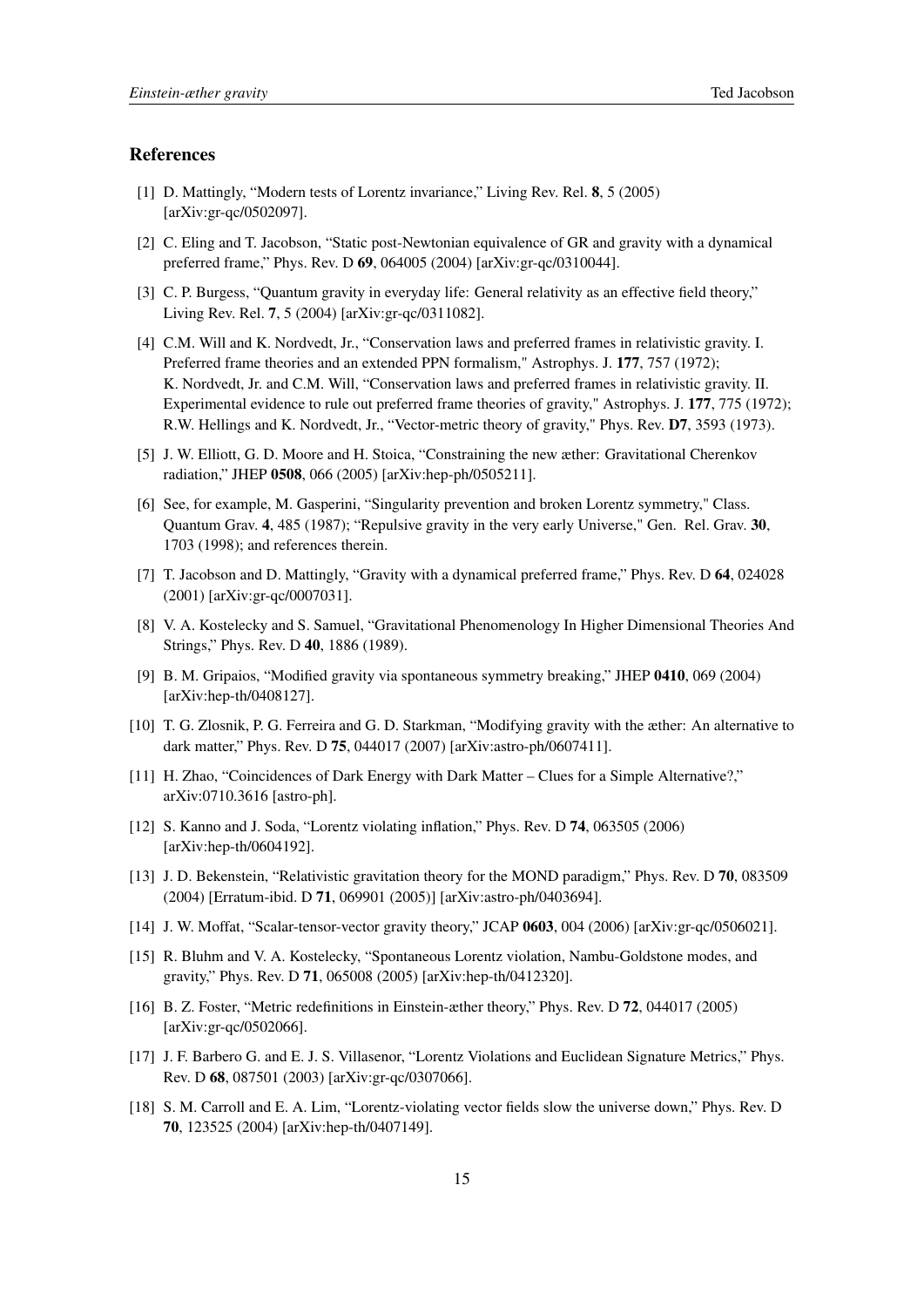- <span id="page-15-0"></span>[19] C. M. Will, "The Confrontation between General Relativity and Experiment," Living Reviews in Relativity 9, 3 (2006).
- [20] B. Z. Foster and T. Jacobson, "Post-Newtonian parameters and constraints on Einstein-æther theory," Phys. Rev. D 73, 064015 (2006) [arXiv:gr-qc/0509083].
- [21] M. L. Graesser, A. Jenkins and M. B. Wise, "Spontaneous Lorentz violation and the long-range gravitational preferred-frame effect," Phys. Lett. B 613, 5 (2005) [arXiv:hep-th/0501223].
- [22] B. Z. Foster, "Radiation damping in Einstein-æther theory," Phys. Rev. D 73, 104012 (2006) [arXiv:gr-qc/0602004].
- [23] D. Mattingly and T. Jacobson, "Relativistic gravity with a dynamical preferred frame," in *Proceedings of the Second Meeting on CPT and Lorentz Symmetry*, Ed. V. Alan Kostelecky (Singapore, World Scientific, 2002) [arXiv:gr-qc/0112012].
- [24] T. Jacobson and D. Mattingly, "Einstein–Aether waves," Phys. Rev. D 70, 024003 (2004) [arXiv:gr-qc/0402005].
- [25] C. Eling, "Energy in the Einstein-æther theory," Phys. Rev. D 73, 084026 (2006) [arXiv:gr-qc/0507059].
- [26] E. A. Lim, "Can We See Lorentz-Violating Vector Fields in the CMB?," Phys. Rev. D 71, 063504 (2005) [arXiv:astro-ph/0407437].
- [27] B. Li, D. F. Mota and J. D. Barrow, "Detecting a Lorentz-Violating Field in Cosmology," arXiv:0709.4581 [astro-ph].
- [28] B. Z. Foster, "Strong field effects on binary systems in Einstein-æther theory," arXiv:0706.0704 [gr-qc].
- [29] D. M. Eardley, "Observable effects of a scalar gravitational field in a binary pulsar," Astrophysical Journal 196, L59 (1975).
- [30] B. Z. Foster, private communication.
- [31] C. Eling and T. Jacobson, "Spherical Solutions in Einstein–Aether Theory: Static Aether and Stars," Class. Quant. Grav. 23, 5625 (2006) [arXiv:gr-qc/0603058].
- [32] B. Z. Foster, "Noether charges and black hole mechanics in Einstein-æther theory," Phys. Rev. D 73, 024005 (2006) [arXiv:gr-qc/0509121].
- [33] S. A. Hayward, "Gravitational energy in spherical symmetry," Phys. Rev. D 53, 1938 (1996) [arXiv:gr-qc/9408002].
- [34] M. D. Seifert, "Stability of spherically symmetric solutions in modified theories of gravity," Phys. Rev. D 76, 064002 (2007) [arXiv:gr-qc/0703060].
- [35] C. Eling, T. Jacobson and M. Coleman Miller, "Neutron stars in Einstein-æther theory," Phys. Rev. D 76, 042003 (2007) [arXiv:0705.1565 [gr-qc]].
- [36] C. Eling and T. Jacobson, "Black holes in Einstein-æther theory," Class. Quant. Grav. 23, 5643 (2006) [arXiv:gr-qc/0604088].
- [37] D. Garfinkle, C. Eling and T. Jacobson, "Numerical simulations of gravitational collapse in Einstein-æther theory," Phys. Rev. D 76, 024003 (2007) [arXiv:gr-qc/0703093].
- [38] C. T. Eling, private communication.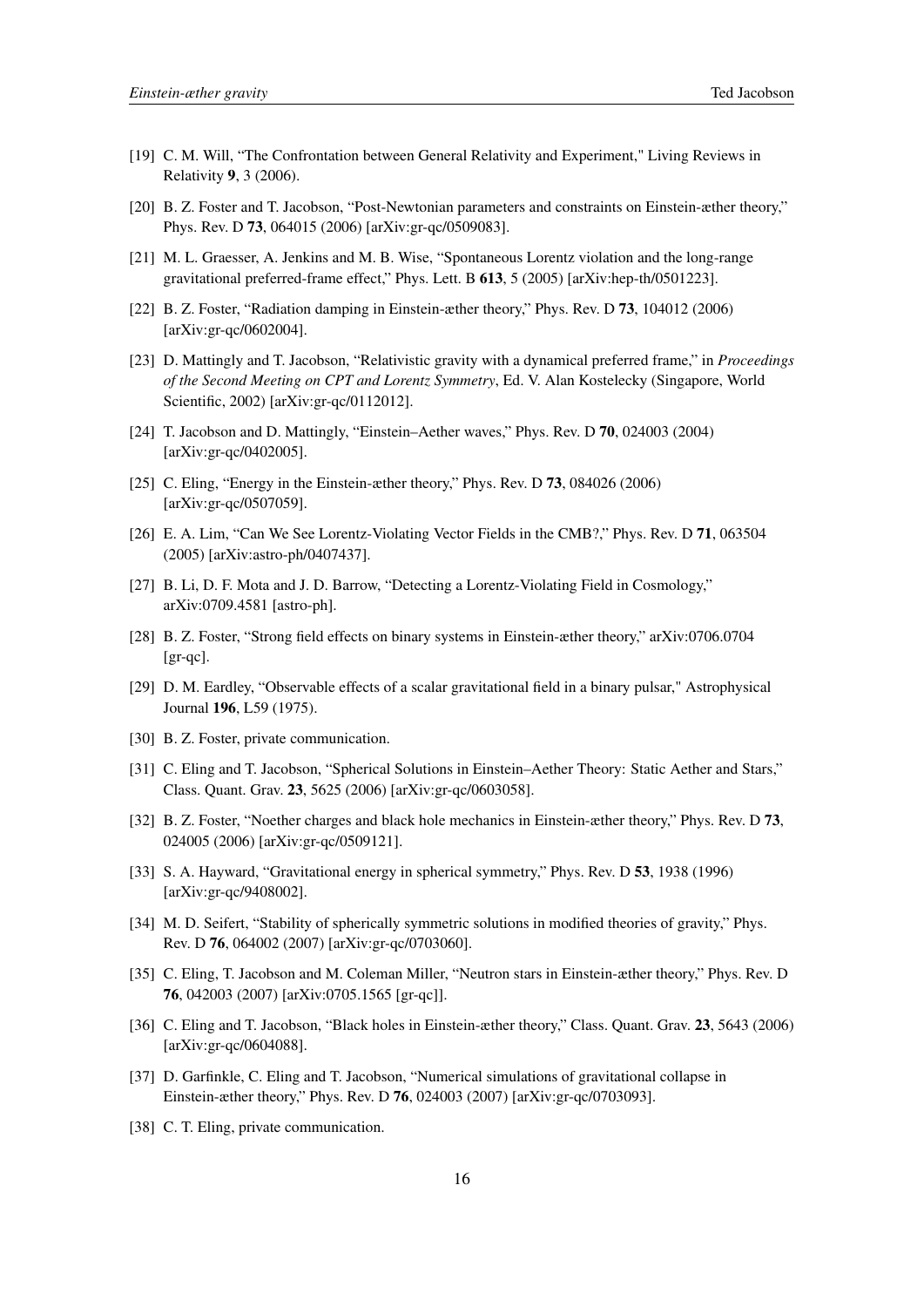- <span id="page-16-0"></span>[39] T. Tamaki and U. Miyamoto, "Generic features of Einstein-Aether black holes," arXiv:0709.1011  $[gr-qc]$ .
- [40] R. A. Konoplya and A. Zhidenko, "Perturbations and quasi-normal modes of black holes in Einstein-æther theory," Phys. Lett. B 644, 186 (2007) [arXiv:gr-qc/0605082]; "Gravitational spectrum of black holes in the Einstein-Aether theory," Phys. Lett. B 648, 236 (2007) [arXiv:hep-th/0611226].
- [41] M. A. Clayton, "Causality, shocks and instabilities in vector field models of Lorentz symmetry breaking," arXiv:gr-qc/0104103.
- [42] Y. Nambu, "Quantum electrodynamics in nonlinear gauge," Prog. Theor. Phys. Suppl. Extra No. (1968) 190-195
- [43] J. L. Chkareuli, C. D. Froggatt, J. G. Jejelava and H. B. Nielsen, "Constrained Gauge Fields from Spontaneous Lorentz Violation," arXiv:0710.3479 [hep-th].
- [44] R. Bluhm, S. H. Fung and A. Kostelecky, "Spontaneous Lorentz and Diffeomorphism Violation, Massive Modes, and Gravity," arXiv:0712.4119 [hep-th].
- [45] S. Groot Nibbelink and M. Pospelov, "Lorentz violation in supersymmetric field theories," Phys. Rev. Lett. 94, 081601 (2005) [arXiv:hep-ph/0404271]; P. A. Bolokhov, S. G. Nibbelink and M. Pospelov, "Lorentz violating supersymmetric quantum electrodynamics," Phys. Rev. D 72, 015013 (2005) [arXiv:hep-ph/0505029].
- [46] S. Deser and C. Teitelboim, "Supergravity Has Positive Energy," Phys. Rev. Lett. 39, 249 (1977); M. T. Grisaru, "Positivity Of The Energy In Einstein Theory," Phys. Lett. B 73, 207 (1978); E. Witten, "A Simple Proof Of The Positive Energy Theorem," Commun. Math. Phys. 80, 381 (1981).
- [47] R. M. Wald, "Black hole entropy is the Noether charge," Phys. Rev. D 48, 3427 (1993) [arXiv:gr-qc/9307038]; T. Jacobson, G. Kang and R. C. Myers, "On Black Hole Entropy," Phys. Rev. D 49, 6587 (1994) [arXiv:gr-qc/9312023]; V. Iyer and R. M. Wald, "Some properties of Noether charge and a proposal for dynamical black hole entropy," Phys. Rev. D 50, 846 (1994) [arXiv:gr-qc/9403028].
- [48] S. L. Dubovsky and S. M. Sibiryakov, "Spontaneous breaking of Lorentz invariance, black holes and perpetuum mobile of the 2nd kind," Phys. Lett. B 638, 509 (2006) [arXiv:hep-th/0603158].
- [49] C. Eling, B. Z. Foster, T. Jacobson and A. C. Wall, "Lorentz violation and perpetual motion," Phys. Rev. D 75, 101502 (2007) [arXiv:hep-th/0702124].
- [50] T. Jacobson and D. Mattingly, "Generally covariant model of a scalar field with high frequency dispersion and the cosmological horizon problem," Phys. Rev. D 63, 041502 (2001) [arXiv:hep-th/0009052]; M. Lemoine, M. Lubo, J. Martin and J. P. Uzan, "The stress-energy tensor for trans-Planckian cosmology," Phys. Rev. D 65, 023510 (2002) [arXiv:hep-th/0109128]; R. H. Brandenberger and J. Martin, "Back-reaction and the trans-Planckian problem of inflation revisited," Phys. Rev. D 71, 023504 (2005) [arXiv:hep-th/0410223].
- [51] D. Lopez Nacir and F. D. Mazzitelli, "Backreaction in trans-Planckian cosmology: renormalization, trace anomaly and selfconsistent solutions," Phys. Rev. D 76, 024013 (2007) [arXiv:0706.2179 [gr-qc]]; D. L. Nacir and F. D. Mazzitelli, "New counterterms induced by trans-Planckian physics in semiclassical gravity," arXiv:0711.4554 [gr-qc]; M. Rinaldi, "A momentum-space representation of Green's functions with modified dispersion on ultra-static space-time," Phys. Rev. D 76, 104027 (2007) [arXiv:0709.2657 [gr-qc]].
- [52] J. D. Brown and K. V. Kuchar, "Dust as a standard of space and time in canonical quantum gravity," Phys. Rev. D 51, 5600 (1995) [arXiv:gr-qc/9409001].